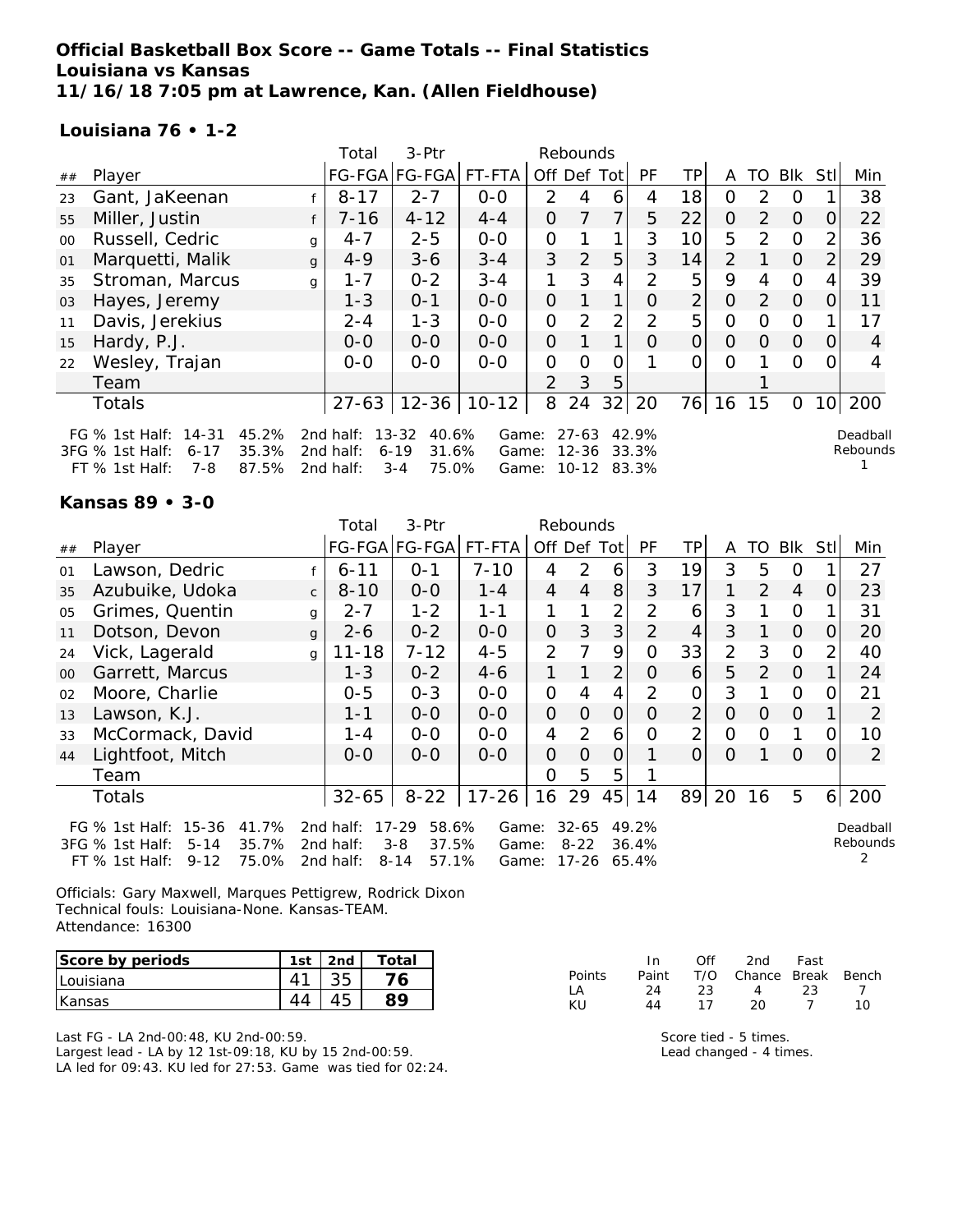# **Louisiana vs Kansas 11/16/18 7:05 pm at Lawrence, Kan. (Allen Fieldhouse) 1st PERIOD Play-by-Play (Page 1)**

| Time  | Score       |                | Margin HOME/VISITOR                   | Time  | Score     |                 | Margin HOME/VISITOR                  |
|-------|-------------|----------------|---------------------------------------|-------|-----------|-----------------|--------------------------------------|
| 19:36 |             |                | MISSED JUMPER by Azubuike, Udoka      | 13:14 |           |                 | MISSED LAYUP by Stroman, Marcus      |
| 19:36 |             |                | REBOUND (OFF) by Lawson, Dedric       | 13:14 |           |                 | BLOCK by Azubuike, Udoka             |
| 19:32 |             |                | MISSED 3 PTR by Dotson, Devon         | 13:12 |           |                 | REBOUND (OFF) by (TEAM)              |
| 19:32 |             |                | REBOUND (DEF) by Stroman, Marcus      | 13:11 |           |                 | TURNOVR by Stroman, Marcus           |
| 19:11 |             |                | MISSED 3 PTR by Gant, JaKeenan        | 13:11 |           |                 | STEAL by Vick, Lagerald              |
| 19:11 |             |                | REBOUND (DEF) by (TEAM)               | 13:01 |           |                 | FOUL by Azubuike, Udoka (P2T3)       |
| 18:54 | $3-0$       | H <sub>3</sub> | GOOD! 3 PTR by Vick, Lagerald         | 13:01 |           |                 | TURNOVR by Azubuike, Udoka           |
| 18:54 |             |                | ASSIST by Dotson, Devon               | 13:01 |           |                 | SUB IN : Lawson, Dedric              |
| 18:36 |             |                | MISSED LAYUP by Stroman, Marcus       | 13:01 |           |                 | SUB OUT: Azubuike, Udoka             |
| 18:36 |             |                | REBOUND (DEF) by Azubuike, Udoka      | 12:42 | $17-17$   | T <sub>2</sub>  | GOOD! JUMPER by Gant, JaKeenan [PNT] |
|       |             |                |                                       |       |           |                 |                                      |
| 18:30 |             |                | MISSED JUMPER by Lawson, Dedric       | 12:23 |           |                 | FOUL by Marquetti, Malik (P2T3)      |
| 18:30 |             |                | REBOUND (OFF) by Lawson, Dedric       | 12:23 |           |                 | MISSED FT SHOT by Garrett, Marcus    |
| 18:27 | $5-0$       | H 5            | GOOD! JUMPER by Lawson, Dedric [PNT]  | 12:23 |           |                 | REBOUND (OFF) by (DEADBALL)          |
| 18:16 | $5-3$       | H <sub>2</sub> | GOOD! 3 PTR by Miller, Justin         | 12:23 | 18-17     | H 1             | GOOD! FT SHOT by Garrett, Marcus     |
| 17:59 | $7-3$       | H 4            | GOOD! LAYUP by Azubuike, Udoka [PNT]  | 12:09 | 18-19     | V 1             | GOOD! LAYUP by Miller, Justin [PNT]  |
| 17:36 |             |                | FOUL by Lawson, Dedric (P1T1)         | 11:52 |           |                 | MISSED 3 PTR by Moore, Charlie       |
| 17:36 |             |                | MISSED 3 PTR by Miller, Justin        | 11:52 |           |                 | REBOUND (DEF) by Miller, Justin      |
| 17:36 |             |                | REBOUND (DEF) by Lawson, Dedric       | 11:45 |           |                 | <b>TURNOVR by Miller, Justin</b>     |
| 17:33 |             |                | FOUL by Gant, JaKeenan (P1T1)         | 11:44 |           |                 | STEAL by Lawson, K.J.                |
| 17:18 |             |                | FOUL by Marquetti, Malik (P1T2)       | 11:41 |           |                 | <b>TURNOVR by Garrett, Marcus</b>    |
| 17:18 | $8-3$       | H 5            | GOOD! FT SHOT by Vick, Lagerald       | 11:40 |           |                 | STEAL by Stroman, Marcus             |
| 17:18 | $9 - 3$     | H <sub>6</sub> | GOOD! FT SHOT by Vick, Lagerald       | 11:37 |           |                 | FOUL by Moore, Charlie (P1T4)        |
| 17:18 |             |                | MISSED FT SHOT by Vick, Lagerald      | 11:37 |           |                 | <b>TIMEOUT MEDIA</b>                 |
| 17:18 |             |                | REBOUND (DEF) by Miller, Justin       | 11:37 | 18-20     | V <sub>2</sub>  | GOOD! FT SHOT by Stroman, Marcus     |
| 17:03 |             |                | TURNOVR by Gant, JaKeenan             | 11:37 |           |                 | TURNOVR by Stroman, Marcus           |
| 17:02 |             |                | STEAL by Lawson, Dedric               | 11:37 |           |                 | SUB IN : Davis, Jerekius             |
|       |             |                |                                       |       |           |                 |                                      |
| 17:00 | $11-3$      | H8             | GOOD! LAYUP by Dotson, Devon [FB/PNT] | 11:37 |           |                 | SUB OUT: Marquetti, Malik            |
| 17:00 |             |                | ASSIST by Lawson, Dedric              | 11:37 |           |                 | SUB IN: Grimes, Quentin              |
| 16:54 | $11-6$      | H <sub>5</sub> | GOOD! 3 PTR by Russell, Cedric [FB]   | 11:37 |           |                 | SUB IN: Dotson, Devon                |
| 16:54 |             |                | ASSIST by Marquetti, Malik            | 11:37 |           |                 | SUB OUT: Lawson, K.J.                |
| 16:42 | $13-6$      | H 7            | GOOD! DUNK by Azubuike, Udoka [PNT]   | 11:37 |           |                 | SUB OUT: Moore, Charlie              |
| 16:42 |             |                | ASSIST by Dotson, Devon               | 11:14 | $20 - 20$ | T <sub>3</sub>  | GOOD! LAYUP by Lawson, Dedric [PNT]  |
| 16:21 |             |                | TURNOVR by Russell, Cedric            | 11:14 |           |                 | ASSIST by Dotson, Devon              |
| 16:21 |             |                | SUB IN : Hayes, Jeremy                | 11:07 |           |                 | FOUL by Dotson, Devon (P1T5)         |
| 16:21 |             |                | SUB OUT: Marquetti, Malik             | 10:53 | 20-23     | V <sub>3</sub>  | GOOD! 3 PTR by Miller, Justin        |
| 16:04 |             |                | MISSED LAYUP by Azubuike, Udoka       | 10:25 |           |                 | TURNOVR by Lawson, Dedric            |
| 16:04 |             |                | REBOUND (DEF) by Hayes, Jeremy        | 10:24 |           |                 | STEAL by Gant, JaKeenan              |
| 15:44 | $13 - 8$    | H <sub>5</sub> | GOOD! JUMPER by Miller, Justin [PNT]  | 10:14 |           |                 | FOUL by Lawson, Dedric (P2T6)        |
| 15:33 |             |                | FOUL by Azubuike, Udoka (P1T2)        | 10:14 | 20-24     | V 4             | GOOD! FT SHOT by Miller, Justin      |
| 15:33 |             |                | TURNOVR by Azubuike, Udoka            | 10:14 | $20 - 25$ | V <sub>5</sub>  | GOOD! FT SHOT by Miller, Justin      |
| 15:33 |             |                | <b>TIMEOUT MEDIA</b>                  | 10:14 |           |                 | SUB IN: Hayes, Jeremy                |
| 15:33 |             |                | SUB IN: Lightfoot, Mitch              | 10:14 |           |                 | SUB OUT: Gant, JaKeenan              |
| 15:33 |             |                | SUB OUT: Azubuike, Udoka              | 10:14 |           |                 | SUB IN: Lightfoot, Mitch             |
|       |             |                |                                       |       |           |                 |                                      |
| 15:29 |             |                | TURNOVR by Hayes, Jeremy              | 10:14 |           |                 | SUB OUT: Lawson, Dedric              |
| 15:20 | $15-8$      | H 7            | GOOD! JUMPER by Vick, Lagerald [PNT]  | 10:02 |           |                 | MISSED JUMPER by Dotson, Devon       |
|       | 15:04 15-10 | H <sub>5</sub> | GOOD! JUMPER by Gant, JaKeenan        | 10:02 |           |                 | REBOUND (DEF) by Miller, Justin      |
| 15:04 |             |                | <b>ASSIST by Russell, Cedric</b>      | 10:00 |           |                 | FOUL by Lightfoot, Mitch (P1T7)      |
| 14:52 |             |                | MISSED LAYUP by Lawson, Dedric        | 10:00 | $20 - 26$ | V6              | GOOD! FT SHOT by Miller, Justin      |
| 14:52 |             |                | REBOUND (DEF) by Miller, Justin       | 10:00 | 20-27     | V <sub>7</sub>  | GOOD! FT SHOT by Miller, Justin      |
| 14:32 | $15-12$     | H <sub>3</sub> | GOOD! JUMPER by Miller, Justin [PNT]  | 10:00 |           |                 | <b>TURNOVR by Lightfoot, Mitch</b>   |
| 14:18 |             |                | MISSED JUMPER by Grimes, Quentin      | 10:00 |           |                 | SUB IN: McCormack, David             |
| 14:18 |             |                | REBOUND (DEF) by (TEAM)               | 10:00 |           |                 | SUB OUT: Lightfoot, Mitch            |
| 14:14 |             |                | SUB IN: Marquetti, Malik              | 09:43 |           |                 | MISSED 3 PTR by Miller, Justin       |
| 14:14 |             |                | SUB OUT: Hayes, Jeremy                | 09:43 |           |                 | REBOUND (DEF) by Vick, Lagerald      |
| 14:14 |             |                | SUB IN : Garrett, Marcus              | 09:31 |           |                 | TURNOVR by Vick, Lagerald            |
| 14:14 |             |                | SUB IN : Moore, Charlie               | 09:31 |           |                 | STEAL by Davis, Jerekius             |
| 14:14 |             |                | SUB OUT: Grimes, Quentin              | 09:31 |           |                 | SUB IN: Gant, JaKeenan               |
| 14:14 |             |                | SUB OUT: Dotson, Devon                | 09:31 |           |                 | SUB OUT: Miller, Justin              |
| 14:00 |             |                | MISSED 3 PTR by Miller, Justin        | 09:21 | 20-30     | V <sub>10</sub> | GOOD! 3 PTR by Gant, JaKeenan        |
| 14:00 |             |                | REBOUND (OFF) by Marquetti, Malik     | 09:21 |           |                 | ASSIST by Stroman, Marcus            |
| 13:52 |             |                | <b>TURNOVR by Russell, Cedric</b>     | 09:18 |           |                 | TIMEOUT 30sec                        |
|       |             |                |                                       |       |           |                 |                                      |
| 13:50 |             |                | STEAL by Vick, Lagerald               | 09:18 |           |                 | FOUL TECHNCL by the bench            |
| 13:49 |             |                | TURNOVR by Vick, Lagerald             | 09:18 | 20-31     | V 11            | GOOD! FT SHOT by Stroman, Marcus     |
| 13:49 |             |                | SUB IN: Azubuike, Udoka               | 09:18 | 20-32     | V 12            | GOOD! FT SHOT by Stroman, Marcus     |
| 13:49 |             |                | SUB OUT: Lawson, Dedric               | 09:17 |           |                 | FOUL by (TEAM) (P1T8)                |
| 13:37 | $15-15$     | T <sub>1</sub> | GOOD! 3 PTR by Miller, Justin         | 08:47 | 23-32     | V9              | GOOD! 3 PTR by Grimes, Quentin       |
| 13:37 |             |                | ASSIST by Russell, Cedric             | 08:47 |           |                 | <b>ASSIST by Garrett, Marcus</b>     |
| 13:33 |             |                | TIMEOUT 30sec                         |       |           |                 |                                      |
| 13:33 |             |                | SUB IN : Lawson, K.J.                 |       |           |                 |                                      |
| 13:33 |             |                | SUB OUT: Lightfoot, Mitch             |       |           |                 |                                      |
| 13:29 | 17-15       | H 2            | GOOD! JUMPER by Lawson, K.J.          |       |           |                 |                                      |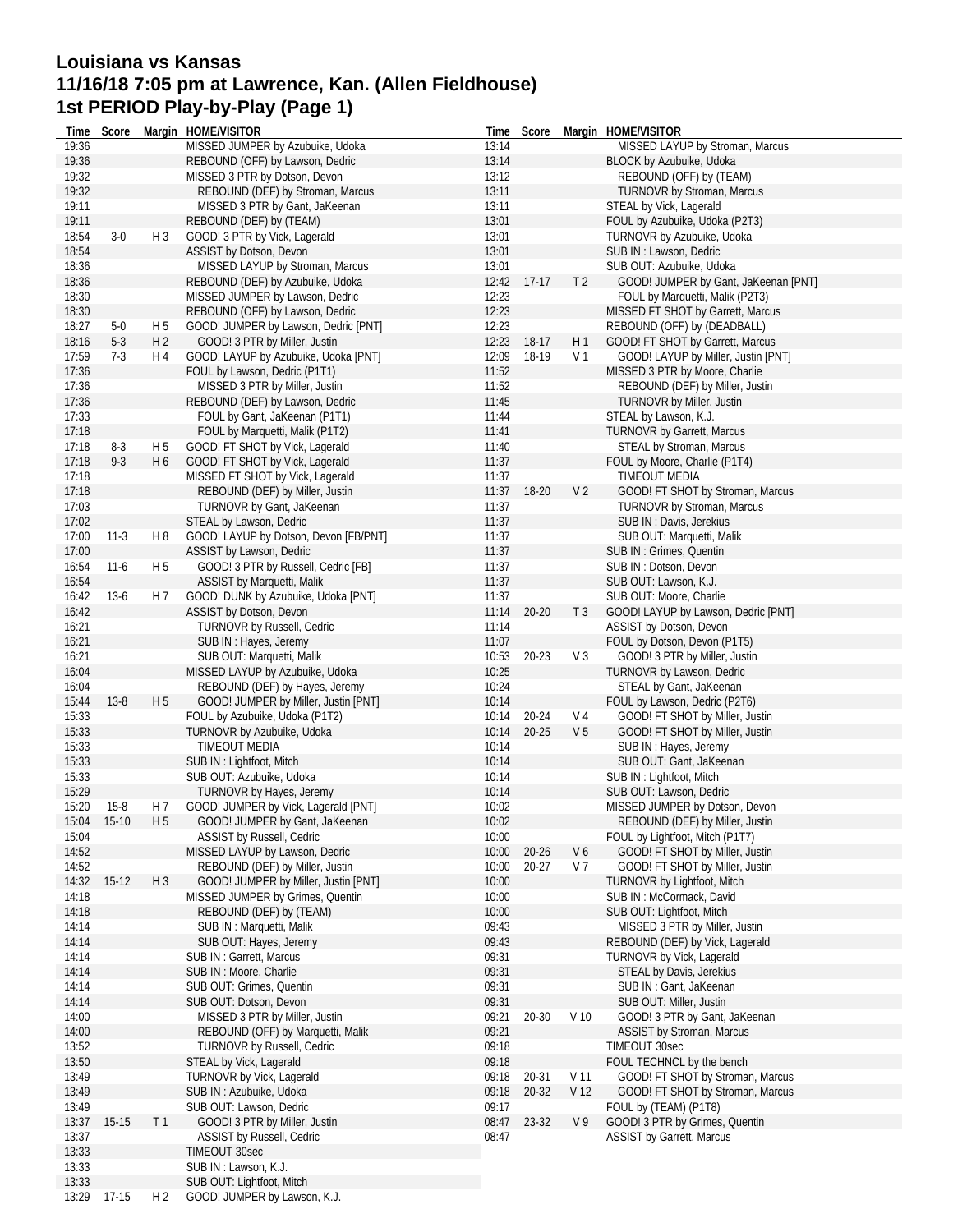# **Louisiana vs Kansas 11/16/18 7:05 pm at Lawrence, Kan. (Allen Fieldhouse) 1st PERIOD Play-by-Play (Page 2)**

| MISSED 3 PTR by Moore, Charlie<br>02:54<br>08:39<br>REBOUND (DEF) by McCormack, David<br>REBOUND (DEF) by Russell, Cedric<br>02:36<br>08:32<br>MISSED 3 PTR by Vick, Lagerald<br>MISSED JUMPER by Gant, JaKeenan<br>08:32<br>02:36<br>REBOUND (DEF) by Moore, Charlie<br>REBOUND (DEF) by Davis, Jerekius<br>02:30<br>08:02<br>MISSED 3 PTR by Gant, JaKeenan<br>MISSED 3 PTR by Vick, Lagerald<br>08:02<br>02:30<br>REBOUND (OFF) by McCormack, David<br>REBOUND (DEF) by Vick, Lagerald<br>02:19<br>07:58<br>FOUL by Davis, Jerekius (P2T8)<br>FOUL by Davis, Jerekius (P1T4)<br>07:58<br>TIMEOUT media<br>02:19<br>38-39<br>V <sub>1</sub><br>GOOD! FT SHOT by Garrett, Marcus<br>07:58<br>24-32<br>V8<br>GOOD! FT SHOT by Vick, Lagerald<br>02:19<br>MISSED FT SHOT by Garrett, Marcus<br>02:19<br>07:58<br>$25 - 32$<br>V <sub>7</sub><br>GOOD! FT SHOT by Vick, Lagerald<br>REBOUND (DEF) by Gant, JaKeenan<br>07:58<br>02:06<br>FOUL by Moore, Charlie (P2T9)<br>SUB IN: Wesley, Trajan<br>07:58<br>02:06<br>SUB IN: Marquetti, Malik<br>MISSED FT SHOT by Stroman, Marcus<br>07:58<br>02:06<br>SUB OUT: Davis, Jerekius<br>REBOUND (DEF) by McCormack, David<br>07:58<br>01:48<br>SUB OUT: Russell, Cedric<br><b>TURNOVR by Grimes, Quentin</b><br>07:58<br>01:47<br>SUB IN : Moore, Charlie<br>STEAL by Stroman, Marcus<br>07:58<br>01:36<br>SUB OUT: Dotson, Devon<br>MISSED 3 PTR by Gant, JaKeenan<br>07:35<br>01:36<br>MISSED 3 PTR by Stroman, Marcus<br>REBOUND (DEF) by Moore, Charlie<br>07:35<br>H <sub>2</sub><br>REBOUND (DEF) by Vick, Lagerald<br>01:28<br>41-39<br>GOOD! 3 PTR by Vick, Lagerald [FB]<br>07:27<br>MISSED LAYUP by Moore, Charlie<br>01:28<br>ASSIST by Moore, Charlie<br>07:27<br>REBOUND (OFF) by McCormack, David<br>01:01<br>TURNOVR by Gant, JaKeenan<br>07:25<br>MISSED LAYUP by McCormack, David<br>01:00<br>STEAL by Garrett, Marcus<br>07:25<br>REBOUND (OFF) by McCormack, David<br>00:57<br>MISSED LAYUP by Moore, Charlie<br>V <sub>5</sub><br>00:57<br>07:23<br>27-32<br>GOOD! LAYUP by McCormack, David [PNT]<br>REBOUND (OFF) by Grimes, Quentin<br>07:04<br>00:55<br>MISSED 3 PTR by Gant, JaKeenan<br>MISSED LAYUP by Grimes, Quentin<br>07:04<br>00:55<br>REBOUND (DEF) by (TEAM)<br>REBOUND (DEF) by Stroman, Marcus<br>00:50<br>06:41<br>$30-32$<br>V <sub>2</sub><br>GOOD! 3 PTR by Vick, Lagerald<br>41-41<br>T <sub>5</sub><br>GOOD! DUNK by Davis, Jerekius [FB/PNT]<br>00:50<br>ASSIST by Stroman, Marcus<br>06:41<br><b>ASSIST by Garrett, Marcus</b><br>00:41<br>06:31<br><b>TIMEOUT 30sec</b><br>44-41<br>$H_3$<br>GOOD! 3 PTR by Vick, Lagerald<br>06:31<br>00:10<br>MISSED LAYUP by Stroman, Marcus<br>SUB IN: Miller, Justin<br>06:31<br>00:09<br>BLOCK by McCormack, David<br>SUB OUT: Hayes, Jeremy<br>30-35<br>V <sub>5</sub><br>00:09<br>06:17<br>GOOD! 3 PTR by Miller, Justin<br>SUB IN: Dotson, Devon<br>00:09<br>06:17<br>ASSIST by Marquetti, Malik<br>SUB OUT: Grimes, Quentin<br>00:08<br>05:56<br>MISSED 3 PTR by Garrett, Marcus<br>REBOUND (OFF) by (TEAM)<br>05:56<br>00:07<br>REBOUND (DEF) by (TEAM)<br>MISSED DUNK by Gant, JaKeenan<br>05:42<br>TURNOVR by Wesley, Trajan<br>00:06<br>REBOUND (DEF) by Moore, Charlie<br>05:25<br>00:05<br>MISSED JUMPER by McCormack, David<br>MISSED 3 PTR by Vick, Lagerald<br>05:25<br>00:05<br>REBOUND (OFF) by Garrett, Marcus<br>REBOUND (DEF) by Hardy, P.J.<br>05:24<br>$V_3$<br>GOOD! LAYUP by Garrett, Marcus [PNT]<br>32-35<br>05:02<br>MISSED LAYUP by Gant, JaKeenan<br>In<br>Off<br>2nd<br>Fast<br>05:02<br>REBOUND (DEF) by Vick, Lagerald<br>T/O<br><b>Break</b><br>1st period-only<br>Paint<br>Chance<br>Bench<br>04:52<br>MISSED 3 PTR by Grimes, Quentin<br>14<br>13<br>0<br>7<br>Louisiana<br>2<br>$\overline{7}$<br>5<br>04:52<br>REBOUND (OFF) by McCormack, David<br>18<br>8<br>10<br>Kansas<br>04:49<br>MISSED LAYUP by McCormack, David<br>04:49<br>REBOUND (DEF) by Miller, Justin<br>04:39<br>TIMEOUT 30sec<br>04:39<br>SUB IN: Russell, Cedric<br>04:39<br>SUB OUT: Wesley, Trajan<br>MISSED 3 PTR by Miller, Justin<br>04:25<br>REBOUND (DEF) by Vick, Lagerald<br>04:25<br>04:22<br>FOUL by Marquetti, Malik (P3T5)<br>04:22<br>SUB IN: Hardy, P.J.<br>04:22<br>SUB OUT: Marquetti, Malik<br>04:07<br>FOUL by Miller, Justin (P1T6)<br>04:07<br>33-35<br>V <sub>2</sub><br>GOOD! FT SHOT by Garrett, Marcus<br>04:07<br>34-35<br>GOOD! FT SHOT by Garrett, Marcus<br>V 1<br>03:56<br>MISSED 3 PTR by Miller, Justin<br>03:56<br>REBOUND (DEF) by Garrett, Marcus<br>03:47<br>36-35<br>GOOD! JUMPER by Grimes, Quentin [PNT]<br>H 1<br>03:47<br>ASSIST by Garrett, Marcus<br>03:47<br>FOUL by Miller, Justin (P2T7)<br>03:47<br>TIMEOUT media<br>03:47<br>37-35<br>H <sub>2</sub><br>GOOD! FT SHOT by Grimes, Quentin<br>03:47<br>SUB IN: Davis, Jerekius<br>03:47<br>SUB OUT: Miller, Justin<br>03:35<br>GOOD! DUNK by Gant, JaKeenan [PNT]<br>37-37<br>T 4<br>03:19<br>ASSIST by Stroman, Marcus<br>03:16<br>MISSED 3 PTR by Moore, Charlie<br>03:16<br>REBOUND (DEF) by Stroman, Marcus<br>V <sub>2</sub><br>03:10<br>37-39<br>GOOD! LAYUP by Gant, JaKeenan [FB/PNT]<br>03:10<br>ASSIST by Stroman, Marcus | Time  | Score | Margin HOME/VISITOR             |       | Time Score | Margin HOME/VISITOR |  |  |  |
|----------------------------------------------------------------------------------------------------------------------------------------------------------------------------------------------------------------------------------------------------------------------------------------------------------------------------------------------------------------------------------------------------------------------------------------------------------------------------------------------------------------------------------------------------------------------------------------------------------------------------------------------------------------------------------------------------------------------------------------------------------------------------------------------------------------------------------------------------------------------------------------------------------------------------------------------------------------------------------------------------------------------------------------------------------------------------------------------------------------------------------------------------------------------------------------------------------------------------------------------------------------------------------------------------------------------------------------------------------------------------------------------------------------------------------------------------------------------------------------------------------------------------------------------------------------------------------------------------------------------------------------------------------------------------------------------------------------------------------------------------------------------------------------------------------------------------------------------------------------------------------------------------------------------------------------------------------------------------------------------------------------------------------------------------------------------------------------------------------------------------------------------------------------------------------------------------------------------------------------------------------------------------------------------------------------------------------------------------------------------------------------------------------------------------------------------------------------------------------------------------------------------------------------------------------------------------------------------------------------------------------------------------------------------------------------------------------------------------------------------------------------------------------------------------------------------------------------------------------------------------------------------------------------------------------------------------------------------------------------------------------------------------------------------------------------------------------------------------------------------------------------------------------------------------------------------------------------------------------------------------------------------------------------------------------------------------------------------------------------------------------------------------------------------------------------------------------------------------------------------------------------------------------------------------------------------------------------------------------------------------------------------------------------------------------------------------------------------------------------------------------------------------------------------------------------------------------------------------------------------------------------------------------------------------------------------------------------------------------------------------------------------------------------------------------------------------------------------------------------------------------------------------------------------------------------------------------------------------------------------------------------------------------------------------------------------------------------------------------------------------------------------------------------------------------------------------------------------------------------------------------------------------------------------------------------------------------------------------------------------------------------------------------------------------------------------------------------------------------------------------------------------------------------------------------------------------------------------------------------------------------------------------------------------------------------------------------------------------------------------------------------------------------------------------------------------------------------------------------------------------------------------------------------------|-------|-------|---------------------------------|-------|------------|---------------------|--|--|--|
|                                                                                                                                                                                                                                                                                                                                                                                                                                                                                                                                                                                                                                                                                                                                                                                                                                                                                                                                                                                                                                                                                                                                                                                                                                                                                                                                                                                                                                                                                                                                                                                                                                                                                                                                                                                                                                                                                                                                                                                                                                                                                                                                                                                                                                                                                                                                                                                                                                                                                                                                                                                                                                                                                                                                                                                                                                                                                                                                                                                                                                                                                                                                                                                                                                                                                                                                                                                                                                                                                                                                                                                                                                                                                                                                                                                                                                                                                                                                                                                                                                                                                                                                                                                                                                                                                                                                                                                                                                                                                                                                                                                                                                                                                                                                                                                                                                                                                                                                                                                                                                                                                                                                                                      | 08:39 |       | MISSED 3 PTR by Davis, Jerekius | 02:54 |            |                     |  |  |  |
|                                                                                                                                                                                                                                                                                                                                                                                                                                                                                                                                                                                                                                                                                                                                                                                                                                                                                                                                                                                                                                                                                                                                                                                                                                                                                                                                                                                                                                                                                                                                                                                                                                                                                                                                                                                                                                                                                                                                                                                                                                                                                                                                                                                                                                                                                                                                                                                                                                                                                                                                                                                                                                                                                                                                                                                                                                                                                                                                                                                                                                                                                                                                                                                                                                                                                                                                                                                                                                                                                                                                                                                                                                                                                                                                                                                                                                                                                                                                                                                                                                                                                                                                                                                                                                                                                                                                                                                                                                                                                                                                                                                                                                                                                                                                                                                                                                                                                                                                                                                                                                                                                                                                                                      |       |       |                                 |       |            |                     |  |  |  |
|                                                                                                                                                                                                                                                                                                                                                                                                                                                                                                                                                                                                                                                                                                                                                                                                                                                                                                                                                                                                                                                                                                                                                                                                                                                                                                                                                                                                                                                                                                                                                                                                                                                                                                                                                                                                                                                                                                                                                                                                                                                                                                                                                                                                                                                                                                                                                                                                                                                                                                                                                                                                                                                                                                                                                                                                                                                                                                                                                                                                                                                                                                                                                                                                                                                                                                                                                                                                                                                                                                                                                                                                                                                                                                                                                                                                                                                                                                                                                                                                                                                                                                                                                                                                                                                                                                                                                                                                                                                                                                                                                                                                                                                                                                                                                                                                                                                                                                                                                                                                                                                                                                                                                                      |       |       |                                 |       |            |                     |  |  |  |
|                                                                                                                                                                                                                                                                                                                                                                                                                                                                                                                                                                                                                                                                                                                                                                                                                                                                                                                                                                                                                                                                                                                                                                                                                                                                                                                                                                                                                                                                                                                                                                                                                                                                                                                                                                                                                                                                                                                                                                                                                                                                                                                                                                                                                                                                                                                                                                                                                                                                                                                                                                                                                                                                                                                                                                                                                                                                                                                                                                                                                                                                                                                                                                                                                                                                                                                                                                                                                                                                                                                                                                                                                                                                                                                                                                                                                                                                                                                                                                                                                                                                                                                                                                                                                                                                                                                                                                                                                                                                                                                                                                                                                                                                                                                                                                                                                                                                                                                                                                                                                                                                                                                                                                      |       |       |                                 |       |            |                     |  |  |  |
|                                                                                                                                                                                                                                                                                                                                                                                                                                                                                                                                                                                                                                                                                                                                                                                                                                                                                                                                                                                                                                                                                                                                                                                                                                                                                                                                                                                                                                                                                                                                                                                                                                                                                                                                                                                                                                                                                                                                                                                                                                                                                                                                                                                                                                                                                                                                                                                                                                                                                                                                                                                                                                                                                                                                                                                                                                                                                                                                                                                                                                                                                                                                                                                                                                                                                                                                                                                                                                                                                                                                                                                                                                                                                                                                                                                                                                                                                                                                                                                                                                                                                                                                                                                                                                                                                                                                                                                                                                                                                                                                                                                                                                                                                                                                                                                                                                                                                                                                                                                                                                                                                                                                                                      |       |       |                                 |       |            |                     |  |  |  |
|                                                                                                                                                                                                                                                                                                                                                                                                                                                                                                                                                                                                                                                                                                                                                                                                                                                                                                                                                                                                                                                                                                                                                                                                                                                                                                                                                                                                                                                                                                                                                                                                                                                                                                                                                                                                                                                                                                                                                                                                                                                                                                                                                                                                                                                                                                                                                                                                                                                                                                                                                                                                                                                                                                                                                                                                                                                                                                                                                                                                                                                                                                                                                                                                                                                                                                                                                                                                                                                                                                                                                                                                                                                                                                                                                                                                                                                                                                                                                                                                                                                                                                                                                                                                                                                                                                                                                                                                                                                                                                                                                                                                                                                                                                                                                                                                                                                                                                                                                                                                                                                                                                                                                                      |       |       |                                 |       |            |                     |  |  |  |
|                                                                                                                                                                                                                                                                                                                                                                                                                                                                                                                                                                                                                                                                                                                                                                                                                                                                                                                                                                                                                                                                                                                                                                                                                                                                                                                                                                                                                                                                                                                                                                                                                                                                                                                                                                                                                                                                                                                                                                                                                                                                                                                                                                                                                                                                                                                                                                                                                                                                                                                                                                                                                                                                                                                                                                                                                                                                                                                                                                                                                                                                                                                                                                                                                                                                                                                                                                                                                                                                                                                                                                                                                                                                                                                                                                                                                                                                                                                                                                                                                                                                                                                                                                                                                                                                                                                                                                                                                                                                                                                                                                                                                                                                                                                                                                                                                                                                                                                                                                                                                                                                                                                                                                      |       |       |                                 |       |            |                     |  |  |  |
|                                                                                                                                                                                                                                                                                                                                                                                                                                                                                                                                                                                                                                                                                                                                                                                                                                                                                                                                                                                                                                                                                                                                                                                                                                                                                                                                                                                                                                                                                                                                                                                                                                                                                                                                                                                                                                                                                                                                                                                                                                                                                                                                                                                                                                                                                                                                                                                                                                                                                                                                                                                                                                                                                                                                                                                                                                                                                                                                                                                                                                                                                                                                                                                                                                                                                                                                                                                                                                                                                                                                                                                                                                                                                                                                                                                                                                                                                                                                                                                                                                                                                                                                                                                                                                                                                                                                                                                                                                                                                                                                                                                                                                                                                                                                                                                                                                                                                                                                                                                                                                                                                                                                                                      |       |       |                                 |       |            |                     |  |  |  |
|                                                                                                                                                                                                                                                                                                                                                                                                                                                                                                                                                                                                                                                                                                                                                                                                                                                                                                                                                                                                                                                                                                                                                                                                                                                                                                                                                                                                                                                                                                                                                                                                                                                                                                                                                                                                                                                                                                                                                                                                                                                                                                                                                                                                                                                                                                                                                                                                                                                                                                                                                                                                                                                                                                                                                                                                                                                                                                                                                                                                                                                                                                                                                                                                                                                                                                                                                                                                                                                                                                                                                                                                                                                                                                                                                                                                                                                                                                                                                                                                                                                                                                                                                                                                                                                                                                                                                                                                                                                                                                                                                                                                                                                                                                                                                                                                                                                                                                                                                                                                                                                                                                                                                                      |       |       |                                 |       |            |                     |  |  |  |
|                                                                                                                                                                                                                                                                                                                                                                                                                                                                                                                                                                                                                                                                                                                                                                                                                                                                                                                                                                                                                                                                                                                                                                                                                                                                                                                                                                                                                                                                                                                                                                                                                                                                                                                                                                                                                                                                                                                                                                                                                                                                                                                                                                                                                                                                                                                                                                                                                                                                                                                                                                                                                                                                                                                                                                                                                                                                                                                                                                                                                                                                                                                                                                                                                                                                                                                                                                                                                                                                                                                                                                                                                                                                                                                                                                                                                                                                                                                                                                                                                                                                                                                                                                                                                                                                                                                                                                                                                                                                                                                                                                                                                                                                                                                                                                                                                                                                                                                                                                                                                                                                                                                                                                      |       |       |                                 |       |            |                     |  |  |  |
|                                                                                                                                                                                                                                                                                                                                                                                                                                                                                                                                                                                                                                                                                                                                                                                                                                                                                                                                                                                                                                                                                                                                                                                                                                                                                                                                                                                                                                                                                                                                                                                                                                                                                                                                                                                                                                                                                                                                                                                                                                                                                                                                                                                                                                                                                                                                                                                                                                                                                                                                                                                                                                                                                                                                                                                                                                                                                                                                                                                                                                                                                                                                                                                                                                                                                                                                                                                                                                                                                                                                                                                                                                                                                                                                                                                                                                                                                                                                                                                                                                                                                                                                                                                                                                                                                                                                                                                                                                                                                                                                                                                                                                                                                                                                                                                                                                                                                                                                                                                                                                                                                                                                                                      |       |       |                                 |       |            |                     |  |  |  |
|                                                                                                                                                                                                                                                                                                                                                                                                                                                                                                                                                                                                                                                                                                                                                                                                                                                                                                                                                                                                                                                                                                                                                                                                                                                                                                                                                                                                                                                                                                                                                                                                                                                                                                                                                                                                                                                                                                                                                                                                                                                                                                                                                                                                                                                                                                                                                                                                                                                                                                                                                                                                                                                                                                                                                                                                                                                                                                                                                                                                                                                                                                                                                                                                                                                                                                                                                                                                                                                                                                                                                                                                                                                                                                                                                                                                                                                                                                                                                                                                                                                                                                                                                                                                                                                                                                                                                                                                                                                                                                                                                                                                                                                                                                                                                                                                                                                                                                                                                                                                                                                                                                                                                                      |       |       |                                 |       |            |                     |  |  |  |
|                                                                                                                                                                                                                                                                                                                                                                                                                                                                                                                                                                                                                                                                                                                                                                                                                                                                                                                                                                                                                                                                                                                                                                                                                                                                                                                                                                                                                                                                                                                                                                                                                                                                                                                                                                                                                                                                                                                                                                                                                                                                                                                                                                                                                                                                                                                                                                                                                                                                                                                                                                                                                                                                                                                                                                                                                                                                                                                                                                                                                                                                                                                                                                                                                                                                                                                                                                                                                                                                                                                                                                                                                                                                                                                                                                                                                                                                                                                                                                                                                                                                                                                                                                                                                                                                                                                                                                                                                                                                                                                                                                                                                                                                                                                                                                                                                                                                                                                                                                                                                                                                                                                                                                      |       |       |                                 |       |            |                     |  |  |  |
|                                                                                                                                                                                                                                                                                                                                                                                                                                                                                                                                                                                                                                                                                                                                                                                                                                                                                                                                                                                                                                                                                                                                                                                                                                                                                                                                                                                                                                                                                                                                                                                                                                                                                                                                                                                                                                                                                                                                                                                                                                                                                                                                                                                                                                                                                                                                                                                                                                                                                                                                                                                                                                                                                                                                                                                                                                                                                                                                                                                                                                                                                                                                                                                                                                                                                                                                                                                                                                                                                                                                                                                                                                                                                                                                                                                                                                                                                                                                                                                                                                                                                                                                                                                                                                                                                                                                                                                                                                                                                                                                                                                                                                                                                                                                                                                                                                                                                                                                                                                                                                                                                                                                                                      |       |       |                                 |       |            |                     |  |  |  |
|                                                                                                                                                                                                                                                                                                                                                                                                                                                                                                                                                                                                                                                                                                                                                                                                                                                                                                                                                                                                                                                                                                                                                                                                                                                                                                                                                                                                                                                                                                                                                                                                                                                                                                                                                                                                                                                                                                                                                                                                                                                                                                                                                                                                                                                                                                                                                                                                                                                                                                                                                                                                                                                                                                                                                                                                                                                                                                                                                                                                                                                                                                                                                                                                                                                                                                                                                                                                                                                                                                                                                                                                                                                                                                                                                                                                                                                                                                                                                                                                                                                                                                                                                                                                                                                                                                                                                                                                                                                                                                                                                                                                                                                                                                                                                                                                                                                                                                                                                                                                                                                                                                                                                                      |       |       |                                 |       |            |                     |  |  |  |
|                                                                                                                                                                                                                                                                                                                                                                                                                                                                                                                                                                                                                                                                                                                                                                                                                                                                                                                                                                                                                                                                                                                                                                                                                                                                                                                                                                                                                                                                                                                                                                                                                                                                                                                                                                                                                                                                                                                                                                                                                                                                                                                                                                                                                                                                                                                                                                                                                                                                                                                                                                                                                                                                                                                                                                                                                                                                                                                                                                                                                                                                                                                                                                                                                                                                                                                                                                                                                                                                                                                                                                                                                                                                                                                                                                                                                                                                                                                                                                                                                                                                                                                                                                                                                                                                                                                                                                                                                                                                                                                                                                                                                                                                                                                                                                                                                                                                                                                                                                                                                                                                                                                                                                      |       |       |                                 |       |            |                     |  |  |  |
|                                                                                                                                                                                                                                                                                                                                                                                                                                                                                                                                                                                                                                                                                                                                                                                                                                                                                                                                                                                                                                                                                                                                                                                                                                                                                                                                                                                                                                                                                                                                                                                                                                                                                                                                                                                                                                                                                                                                                                                                                                                                                                                                                                                                                                                                                                                                                                                                                                                                                                                                                                                                                                                                                                                                                                                                                                                                                                                                                                                                                                                                                                                                                                                                                                                                                                                                                                                                                                                                                                                                                                                                                                                                                                                                                                                                                                                                                                                                                                                                                                                                                                                                                                                                                                                                                                                                                                                                                                                                                                                                                                                                                                                                                                                                                                                                                                                                                                                                                                                                                                                                                                                                                                      |       |       |                                 |       |            |                     |  |  |  |
|                                                                                                                                                                                                                                                                                                                                                                                                                                                                                                                                                                                                                                                                                                                                                                                                                                                                                                                                                                                                                                                                                                                                                                                                                                                                                                                                                                                                                                                                                                                                                                                                                                                                                                                                                                                                                                                                                                                                                                                                                                                                                                                                                                                                                                                                                                                                                                                                                                                                                                                                                                                                                                                                                                                                                                                                                                                                                                                                                                                                                                                                                                                                                                                                                                                                                                                                                                                                                                                                                                                                                                                                                                                                                                                                                                                                                                                                                                                                                                                                                                                                                                                                                                                                                                                                                                                                                                                                                                                                                                                                                                                                                                                                                                                                                                                                                                                                                                                                                                                                                                                                                                                                                                      |       |       |                                 |       |            |                     |  |  |  |
|                                                                                                                                                                                                                                                                                                                                                                                                                                                                                                                                                                                                                                                                                                                                                                                                                                                                                                                                                                                                                                                                                                                                                                                                                                                                                                                                                                                                                                                                                                                                                                                                                                                                                                                                                                                                                                                                                                                                                                                                                                                                                                                                                                                                                                                                                                                                                                                                                                                                                                                                                                                                                                                                                                                                                                                                                                                                                                                                                                                                                                                                                                                                                                                                                                                                                                                                                                                                                                                                                                                                                                                                                                                                                                                                                                                                                                                                                                                                                                                                                                                                                                                                                                                                                                                                                                                                                                                                                                                                                                                                                                                                                                                                                                                                                                                                                                                                                                                                                                                                                                                                                                                                                                      |       |       |                                 |       |            |                     |  |  |  |
|                                                                                                                                                                                                                                                                                                                                                                                                                                                                                                                                                                                                                                                                                                                                                                                                                                                                                                                                                                                                                                                                                                                                                                                                                                                                                                                                                                                                                                                                                                                                                                                                                                                                                                                                                                                                                                                                                                                                                                                                                                                                                                                                                                                                                                                                                                                                                                                                                                                                                                                                                                                                                                                                                                                                                                                                                                                                                                                                                                                                                                                                                                                                                                                                                                                                                                                                                                                                                                                                                                                                                                                                                                                                                                                                                                                                                                                                                                                                                                                                                                                                                                                                                                                                                                                                                                                                                                                                                                                                                                                                                                                                                                                                                                                                                                                                                                                                                                                                                                                                                                                                                                                                                                      |       |       |                                 |       |            |                     |  |  |  |
|                                                                                                                                                                                                                                                                                                                                                                                                                                                                                                                                                                                                                                                                                                                                                                                                                                                                                                                                                                                                                                                                                                                                                                                                                                                                                                                                                                                                                                                                                                                                                                                                                                                                                                                                                                                                                                                                                                                                                                                                                                                                                                                                                                                                                                                                                                                                                                                                                                                                                                                                                                                                                                                                                                                                                                                                                                                                                                                                                                                                                                                                                                                                                                                                                                                                                                                                                                                                                                                                                                                                                                                                                                                                                                                                                                                                                                                                                                                                                                                                                                                                                                                                                                                                                                                                                                                                                                                                                                                                                                                                                                                                                                                                                                                                                                                                                                                                                                                                                                                                                                                                                                                                                                      |       |       |                                 |       |            |                     |  |  |  |
|                                                                                                                                                                                                                                                                                                                                                                                                                                                                                                                                                                                                                                                                                                                                                                                                                                                                                                                                                                                                                                                                                                                                                                                                                                                                                                                                                                                                                                                                                                                                                                                                                                                                                                                                                                                                                                                                                                                                                                                                                                                                                                                                                                                                                                                                                                                                                                                                                                                                                                                                                                                                                                                                                                                                                                                                                                                                                                                                                                                                                                                                                                                                                                                                                                                                                                                                                                                                                                                                                                                                                                                                                                                                                                                                                                                                                                                                                                                                                                                                                                                                                                                                                                                                                                                                                                                                                                                                                                                                                                                                                                                                                                                                                                                                                                                                                                                                                                                                                                                                                                                                                                                                                                      |       |       |                                 |       |            |                     |  |  |  |
|                                                                                                                                                                                                                                                                                                                                                                                                                                                                                                                                                                                                                                                                                                                                                                                                                                                                                                                                                                                                                                                                                                                                                                                                                                                                                                                                                                                                                                                                                                                                                                                                                                                                                                                                                                                                                                                                                                                                                                                                                                                                                                                                                                                                                                                                                                                                                                                                                                                                                                                                                                                                                                                                                                                                                                                                                                                                                                                                                                                                                                                                                                                                                                                                                                                                                                                                                                                                                                                                                                                                                                                                                                                                                                                                                                                                                                                                                                                                                                                                                                                                                                                                                                                                                                                                                                                                                                                                                                                                                                                                                                                                                                                                                                                                                                                                                                                                                                                                                                                                                                                                                                                                                                      |       |       |                                 |       |            |                     |  |  |  |
|                                                                                                                                                                                                                                                                                                                                                                                                                                                                                                                                                                                                                                                                                                                                                                                                                                                                                                                                                                                                                                                                                                                                                                                                                                                                                                                                                                                                                                                                                                                                                                                                                                                                                                                                                                                                                                                                                                                                                                                                                                                                                                                                                                                                                                                                                                                                                                                                                                                                                                                                                                                                                                                                                                                                                                                                                                                                                                                                                                                                                                                                                                                                                                                                                                                                                                                                                                                                                                                                                                                                                                                                                                                                                                                                                                                                                                                                                                                                                                                                                                                                                                                                                                                                                                                                                                                                                                                                                                                                                                                                                                                                                                                                                                                                                                                                                                                                                                                                                                                                                                                                                                                                                                      |       |       |                                 |       |            |                     |  |  |  |
|                                                                                                                                                                                                                                                                                                                                                                                                                                                                                                                                                                                                                                                                                                                                                                                                                                                                                                                                                                                                                                                                                                                                                                                                                                                                                                                                                                                                                                                                                                                                                                                                                                                                                                                                                                                                                                                                                                                                                                                                                                                                                                                                                                                                                                                                                                                                                                                                                                                                                                                                                                                                                                                                                                                                                                                                                                                                                                                                                                                                                                                                                                                                                                                                                                                                                                                                                                                                                                                                                                                                                                                                                                                                                                                                                                                                                                                                                                                                                                                                                                                                                                                                                                                                                                                                                                                                                                                                                                                                                                                                                                                                                                                                                                                                                                                                                                                                                                                                                                                                                                                                                                                                                                      |       |       |                                 |       |            |                     |  |  |  |
|                                                                                                                                                                                                                                                                                                                                                                                                                                                                                                                                                                                                                                                                                                                                                                                                                                                                                                                                                                                                                                                                                                                                                                                                                                                                                                                                                                                                                                                                                                                                                                                                                                                                                                                                                                                                                                                                                                                                                                                                                                                                                                                                                                                                                                                                                                                                                                                                                                                                                                                                                                                                                                                                                                                                                                                                                                                                                                                                                                                                                                                                                                                                                                                                                                                                                                                                                                                                                                                                                                                                                                                                                                                                                                                                                                                                                                                                                                                                                                                                                                                                                                                                                                                                                                                                                                                                                                                                                                                                                                                                                                                                                                                                                                                                                                                                                                                                                                                                                                                                                                                                                                                                                                      |       |       |                                 |       |            |                     |  |  |  |
|                                                                                                                                                                                                                                                                                                                                                                                                                                                                                                                                                                                                                                                                                                                                                                                                                                                                                                                                                                                                                                                                                                                                                                                                                                                                                                                                                                                                                                                                                                                                                                                                                                                                                                                                                                                                                                                                                                                                                                                                                                                                                                                                                                                                                                                                                                                                                                                                                                                                                                                                                                                                                                                                                                                                                                                                                                                                                                                                                                                                                                                                                                                                                                                                                                                                                                                                                                                                                                                                                                                                                                                                                                                                                                                                                                                                                                                                                                                                                                                                                                                                                                                                                                                                                                                                                                                                                                                                                                                                                                                                                                                                                                                                                                                                                                                                                                                                                                                                                                                                                                                                                                                                                                      |       |       |                                 |       |            |                     |  |  |  |
|                                                                                                                                                                                                                                                                                                                                                                                                                                                                                                                                                                                                                                                                                                                                                                                                                                                                                                                                                                                                                                                                                                                                                                                                                                                                                                                                                                                                                                                                                                                                                                                                                                                                                                                                                                                                                                                                                                                                                                                                                                                                                                                                                                                                                                                                                                                                                                                                                                                                                                                                                                                                                                                                                                                                                                                                                                                                                                                                                                                                                                                                                                                                                                                                                                                                                                                                                                                                                                                                                                                                                                                                                                                                                                                                                                                                                                                                                                                                                                                                                                                                                                                                                                                                                                                                                                                                                                                                                                                                                                                                                                                                                                                                                                                                                                                                                                                                                                                                                                                                                                                                                                                                                                      |       |       |                                 |       |            |                     |  |  |  |
|                                                                                                                                                                                                                                                                                                                                                                                                                                                                                                                                                                                                                                                                                                                                                                                                                                                                                                                                                                                                                                                                                                                                                                                                                                                                                                                                                                                                                                                                                                                                                                                                                                                                                                                                                                                                                                                                                                                                                                                                                                                                                                                                                                                                                                                                                                                                                                                                                                                                                                                                                                                                                                                                                                                                                                                                                                                                                                                                                                                                                                                                                                                                                                                                                                                                                                                                                                                                                                                                                                                                                                                                                                                                                                                                                                                                                                                                                                                                                                                                                                                                                                                                                                                                                                                                                                                                                                                                                                                                                                                                                                                                                                                                                                                                                                                                                                                                                                                                                                                                                                                                                                                                                                      |       |       |                                 |       |            |                     |  |  |  |
|                                                                                                                                                                                                                                                                                                                                                                                                                                                                                                                                                                                                                                                                                                                                                                                                                                                                                                                                                                                                                                                                                                                                                                                                                                                                                                                                                                                                                                                                                                                                                                                                                                                                                                                                                                                                                                                                                                                                                                                                                                                                                                                                                                                                                                                                                                                                                                                                                                                                                                                                                                                                                                                                                                                                                                                                                                                                                                                                                                                                                                                                                                                                                                                                                                                                                                                                                                                                                                                                                                                                                                                                                                                                                                                                                                                                                                                                                                                                                                                                                                                                                                                                                                                                                                                                                                                                                                                                                                                                                                                                                                                                                                                                                                                                                                                                                                                                                                                                                                                                                                                                                                                                                                      |       |       |                                 |       |            |                     |  |  |  |
|                                                                                                                                                                                                                                                                                                                                                                                                                                                                                                                                                                                                                                                                                                                                                                                                                                                                                                                                                                                                                                                                                                                                                                                                                                                                                                                                                                                                                                                                                                                                                                                                                                                                                                                                                                                                                                                                                                                                                                                                                                                                                                                                                                                                                                                                                                                                                                                                                                                                                                                                                                                                                                                                                                                                                                                                                                                                                                                                                                                                                                                                                                                                                                                                                                                                                                                                                                                                                                                                                                                                                                                                                                                                                                                                                                                                                                                                                                                                                                                                                                                                                                                                                                                                                                                                                                                                                                                                                                                                                                                                                                                                                                                                                                                                                                                                                                                                                                                                                                                                                                                                                                                                                                      |       |       |                                 |       |            |                     |  |  |  |
|                                                                                                                                                                                                                                                                                                                                                                                                                                                                                                                                                                                                                                                                                                                                                                                                                                                                                                                                                                                                                                                                                                                                                                                                                                                                                                                                                                                                                                                                                                                                                                                                                                                                                                                                                                                                                                                                                                                                                                                                                                                                                                                                                                                                                                                                                                                                                                                                                                                                                                                                                                                                                                                                                                                                                                                                                                                                                                                                                                                                                                                                                                                                                                                                                                                                                                                                                                                                                                                                                                                                                                                                                                                                                                                                                                                                                                                                                                                                                                                                                                                                                                                                                                                                                                                                                                                                                                                                                                                                                                                                                                                                                                                                                                                                                                                                                                                                                                                                                                                                                                                                                                                                                                      |       |       |                                 |       |            |                     |  |  |  |
|                                                                                                                                                                                                                                                                                                                                                                                                                                                                                                                                                                                                                                                                                                                                                                                                                                                                                                                                                                                                                                                                                                                                                                                                                                                                                                                                                                                                                                                                                                                                                                                                                                                                                                                                                                                                                                                                                                                                                                                                                                                                                                                                                                                                                                                                                                                                                                                                                                                                                                                                                                                                                                                                                                                                                                                                                                                                                                                                                                                                                                                                                                                                                                                                                                                                                                                                                                                                                                                                                                                                                                                                                                                                                                                                                                                                                                                                                                                                                                                                                                                                                                                                                                                                                                                                                                                                                                                                                                                                                                                                                                                                                                                                                                                                                                                                                                                                                                                                                                                                                                                                                                                                                                      |       |       |                                 |       |            |                     |  |  |  |
|                                                                                                                                                                                                                                                                                                                                                                                                                                                                                                                                                                                                                                                                                                                                                                                                                                                                                                                                                                                                                                                                                                                                                                                                                                                                                                                                                                                                                                                                                                                                                                                                                                                                                                                                                                                                                                                                                                                                                                                                                                                                                                                                                                                                                                                                                                                                                                                                                                                                                                                                                                                                                                                                                                                                                                                                                                                                                                                                                                                                                                                                                                                                                                                                                                                                                                                                                                                                                                                                                                                                                                                                                                                                                                                                                                                                                                                                                                                                                                                                                                                                                                                                                                                                                                                                                                                                                                                                                                                                                                                                                                                                                                                                                                                                                                                                                                                                                                                                                                                                                                                                                                                                                                      |       |       |                                 |       |            |                     |  |  |  |
|                                                                                                                                                                                                                                                                                                                                                                                                                                                                                                                                                                                                                                                                                                                                                                                                                                                                                                                                                                                                                                                                                                                                                                                                                                                                                                                                                                                                                                                                                                                                                                                                                                                                                                                                                                                                                                                                                                                                                                                                                                                                                                                                                                                                                                                                                                                                                                                                                                                                                                                                                                                                                                                                                                                                                                                                                                                                                                                                                                                                                                                                                                                                                                                                                                                                                                                                                                                                                                                                                                                                                                                                                                                                                                                                                                                                                                                                                                                                                                                                                                                                                                                                                                                                                                                                                                                                                                                                                                                                                                                                                                                                                                                                                                                                                                                                                                                                                                                                                                                                                                                                                                                                                                      |       |       |                                 |       |            |                     |  |  |  |
|                                                                                                                                                                                                                                                                                                                                                                                                                                                                                                                                                                                                                                                                                                                                                                                                                                                                                                                                                                                                                                                                                                                                                                                                                                                                                                                                                                                                                                                                                                                                                                                                                                                                                                                                                                                                                                                                                                                                                                                                                                                                                                                                                                                                                                                                                                                                                                                                                                                                                                                                                                                                                                                                                                                                                                                                                                                                                                                                                                                                                                                                                                                                                                                                                                                                                                                                                                                                                                                                                                                                                                                                                                                                                                                                                                                                                                                                                                                                                                                                                                                                                                                                                                                                                                                                                                                                                                                                                                                                                                                                                                                                                                                                                                                                                                                                                                                                                                                                                                                                                                                                                                                                                                      |       |       |                                 |       |            |                     |  |  |  |
|                                                                                                                                                                                                                                                                                                                                                                                                                                                                                                                                                                                                                                                                                                                                                                                                                                                                                                                                                                                                                                                                                                                                                                                                                                                                                                                                                                                                                                                                                                                                                                                                                                                                                                                                                                                                                                                                                                                                                                                                                                                                                                                                                                                                                                                                                                                                                                                                                                                                                                                                                                                                                                                                                                                                                                                                                                                                                                                                                                                                                                                                                                                                                                                                                                                                                                                                                                                                                                                                                                                                                                                                                                                                                                                                                                                                                                                                                                                                                                                                                                                                                                                                                                                                                                                                                                                                                                                                                                                                                                                                                                                                                                                                                                                                                                                                                                                                                                                                                                                                                                                                                                                                                                      |       |       |                                 |       |            |                     |  |  |  |
|                                                                                                                                                                                                                                                                                                                                                                                                                                                                                                                                                                                                                                                                                                                                                                                                                                                                                                                                                                                                                                                                                                                                                                                                                                                                                                                                                                                                                                                                                                                                                                                                                                                                                                                                                                                                                                                                                                                                                                                                                                                                                                                                                                                                                                                                                                                                                                                                                                                                                                                                                                                                                                                                                                                                                                                                                                                                                                                                                                                                                                                                                                                                                                                                                                                                                                                                                                                                                                                                                                                                                                                                                                                                                                                                                                                                                                                                                                                                                                                                                                                                                                                                                                                                                                                                                                                                                                                                                                                                                                                                                                                                                                                                                                                                                                                                                                                                                                                                                                                                                                                                                                                                                                      |       |       |                                 |       |            |                     |  |  |  |
|                                                                                                                                                                                                                                                                                                                                                                                                                                                                                                                                                                                                                                                                                                                                                                                                                                                                                                                                                                                                                                                                                                                                                                                                                                                                                                                                                                                                                                                                                                                                                                                                                                                                                                                                                                                                                                                                                                                                                                                                                                                                                                                                                                                                                                                                                                                                                                                                                                                                                                                                                                                                                                                                                                                                                                                                                                                                                                                                                                                                                                                                                                                                                                                                                                                                                                                                                                                                                                                                                                                                                                                                                                                                                                                                                                                                                                                                                                                                                                                                                                                                                                                                                                                                                                                                                                                                                                                                                                                                                                                                                                                                                                                                                                                                                                                                                                                                                                                                                                                                                                                                                                                                                                      |       |       |                                 |       |            |                     |  |  |  |
|                                                                                                                                                                                                                                                                                                                                                                                                                                                                                                                                                                                                                                                                                                                                                                                                                                                                                                                                                                                                                                                                                                                                                                                                                                                                                                                                                                                                                                                                                                                                                                                                                                                                                                                                                                                                                                                                                                                                                                                                                                                                                                                                                                                                                                                                                                                                                                                                                                                                                                                                                                                                                                                                                                                                                                                                                                                                                                                                                                                                                                                                                                                                                                                                                                                                                                                                                                                                                                                                                                                                                                                                                                                                                                                                                                                                                                                                                                                                                                                                                                                                                                                                                                                                                                                                                                                                                                                                                                                                                                                                                                                                                                                                                                                                                                                                                                                                                                                                                                                                                                                                                                                                                                      |       |       |                                 |       |            |                     |  |  |  |
|                                                                                                                                                                                                                                                                                                                                                                                                                                                                                                                                                                                                                                                                                                                                                                                                                                                                                                                                                                                                                                                                                                                                                                                                                                                                                                                                                                                                                                                                                                                                                                                                                                                                                                                                                                                                                                                                                                                                                                                                                                                                                                                                                                                                                                                                                                                                                                                                                                                                                                                                                                                                                                                                                                                                                                                                                                                                                                                                                                                                                                                                                                                                                                                                                                                                                                                                                                                                                                                                                                                                                                                                                                                                                                                                                                                                                                                                                                                                                                                                                                                                                                                                                                                                                                                                                                                                                                                                                                                                                                                                                                                                                                                                                                                                                                                                                                                                                                                                                                                                                                                                                                                                                                      |       |       |                                 |       |            |                     |  |  |  |
|                                                                                                                                                                                                                                                                                                                                                                                                                                                                                                                                                                                                                                                                                                                                                                                                                                                                                                                                                                                                                                                                                                                                                                                                                                                                                                                                                                                                                                                                                                                                                                                                                                                                                                                                                                                                                                                                                                                                                                                                                                                                                                                                                                                                                                                                                                                                                                                                                                                                                                                                                                                                                                                                                                                                                                                                                                                                                                                                                                                                                                                                                                                                                                                                                                                                                                                                                                                                                                                                                                                                                                                                                                                                                                                                                                                                                                                                                                                                                                                                                                                                                                                                                                                                                                                                                                                                                                                                                                                                                                                                                                                                                                                                                                                                                                                                                                                                                                                                                                                                                                                                                                                                                                      |       |       |                                 |       |            |                     |  |  |  |
|                                                                                                                                                                                                                                                                                                                                                                                                                                                                                                                                                                                                                                                                                                                                                                                                                                                                                                                                                                                                                                                                                                                                                                                                                                                                                                                                                                                                                                                                                                                                                                                                                                                                                                                                                                                                                                                                                                                                                                                                                                                                                                                                                                                                                                                                                                                                                                                                                                                                                                                                                                                                                                                                                                                                                                                                                                                                                                                                                                                                                                                                                                                                                                                                                                                                                                                                                                                                                                                                                                                                                                                                                                                                                                                                                                                                                                                                                                                                                                                                                                                                                                                                                                                                                                                                                                                                                                                                                                                                                                                                                                                                                                                                                                                                                                                                                                                                                                                                                                                                                                                                                                                                                                      |       |       |                                 |       |            |                     |  |  |  |
|                                                                                                                                                                                                                                                                                                                                                                                                                                                                                                                                                                                                                                                                                                                                                                                                                                                                                                                                                                                                                                                                                                                                                                                                                                                                                                                                                                                                                                                                                                                                                                                                                                                                                                                                                                                                                                                                                                                                                                                                                                                                                                                                                                                                                                                                                                                                                                                                                                                                                                                                                                                                                                                                                                                                                                                                                                                                                                                                                                                                                                                                                                                                                                                                                                                                                                                                                                                                                                                                                                                                                                                                                                                                                                                                                                                                                                                                                                                                                                                                                                                                                                                                                                                                                                                                                                                                                                                                                                                                                                                                                                                                                                                                                                                                                                                                                                                                                                                                                                                                                                                                                                                                                                      |       |       |                                 |       |            |                     |  |  |  |
|                                                                                                                                                                                                                                                                                                                                                                                                                                                                                                                                                                                                                                                                                                                                                                                                                                                                                                                                                                                                                                                                                                                                                                                                                                                                                                                                                                                                                                                                                                                                                                                                                                                                                                                                                                                                                                                                                                                                                                                                                                                                                                                                                                                                                                                                                                                                                                                                                                                                                                                                                                                                                                                                                                                                                                                                                                                                                                                                                                                                                                                                                                                                                                                                                                                                                                                                                                                                                                                                                                                                                                                                                                                                                                                                                                                                                                                                                                                                                                                                                                                                                                                                                                                                                                                                                                                                                                                                                                                                                                                                                                                                                                                                                                                                                                                                                                                                                                                                                                                                                                                                                                                                                                      |       |       |                                 |       |            |                     |  |  |  |
|                                                                                                                                                                                                                                                                                                                                                                                                                                                                                                                                                                                                                                                                                                                                                                                                                                                                                                                                                                                                                                                                                                                                                                                                                                                                                                                                                                                                                                                                                                                                                                                                                                                                                                                                                                                                                                                                                                                                                                                                                                                                                                                                                                                                                                                                                                                                                                                                                                                                                                                                                                                                                                                                                                                                                                                                                                                                                                                                                                                                                                                                                                                                                                                                                                                                                                                                                                                                                                                                                                                                                                                                                                                                                                                                                                                                                                                                                                                                                                                                                                                                                                                                                                                                                                                                                                                                                                                                                                                                                                                                                                                                                                                                                                                                                                                                                                                                                                                                                                                                                                                                                                                                                                      |       |       |                                 |       |            |                     |  |  |  |
|                                                                                                                                                                                                                                                                                                                                                                                                                                                                                                                                                                                                                                                                                                                                                                                                                                                                                                                                                                                                                                                                                                                                                                                                                                                                                                                                                                                                                                                                                                                                                                                                                                                                                                                                                                                                                                                                                                                                                                                                                                                                                                                                                                                                                                                                                                                                                                                                                                                                                                                                                                                                                                                                                                                                                                                                                                                                                                                                                                                                                                                                                                                                                                                                                                                                                                                                                                                                                                                                                                                                                                                                                                                                                                                                                                                                                                                                                                                                                                                                                                                                                                                                                                                                                                                                                                                                                                                                                                                                                                                                                                                                                                                                                                                                                                                                                                                                                                                                                                                                                                                                                                                                                                      |       |       |                                 |       |            |                     |  |  |  |
|                                                                                                                                                                                                                                                                                                                                                                                                                                                                                                                                                                                                                                                                                                                                                                                                                                                                                                                                                                                                                                                                                                                                                                                                                                                                                                                                                                                                                                                                                                                                                                                                                                                                                                                                                                                                                                                                                                                                                                                                                                                                                                                                                                                                                                                                                                                                                                                                                                                                                                                                                                                                                                                                                                                                                                                                                                                                                                                                                                                                                                                                                                                                                                                                                                                                                                                                                                                                                                                                                                                                                                                                                                                                                                                                                                                                                                                                                                                                                                                                                                                                                                                                                                                                                                                                                                                                                                                                                                                                                                                                                                                                                                                                                                                                                                                                                                                                                                                                                                                                                                                                                                                                                                      |       |       |                                 |       |            |                     |  |  |  |
|                                                                                                                                                                                                                                                                                                                                                                                                                                                                                                                                                                                                                                                                                                                                                                                                                                                                                                                                                                                                                                                                                                                                                                                                                                                                                                                                                                                                                                                                                                                                                                                                                                                                                                                                                                                                                                                                                                                                                                                                                                                                                                                                                                                                                                                                                                                                                                                                                                                                                                                                                                                                                                                                                                                                                                                                                                                                                                                                                                                                                                                                                                                                                                                                                                                                                                                                                                                                                                                                                                                                                                                                                                                                                                                                                                                                                                                                                                                                                                                                                                                                                                                                                                                                                                                                                                                                                                                                                                                                                                                                                                                                                                                                                                                                                                                                                                                                                                                                                                                                                                                                                                                                                                      |       |       |                                 |       |            |                     |  |  |  |
|                                                                                                                                                                                                                                                                                                                                                                                                                                                                                                                                                                                                                                                                                                                                                                                                                                                                                                                                                                                                                                                                                                                                                                                                                                                                                                                                                                                                                                                                                                                                                                                                                                                                                                                                                                                                                                                                                                                                                                                                                                                                                                                                                                                                                                                                                                                                                                                                                                                                                                                                                                                                                                                                                                                                                                                                                                                                                                                                                                                                                                                                                                                                                                                                                                                                                                                                                                                                                                                                                                                                                                                                                                                                                                                                                                                                                                                                                                                                                                                                                                                                                                                                                                                                                                                                                                                                                                                                                                                                                                                                                                                                                                                                                                                                                                                                                                                                                                                                                                                                                                                                                                                                                                      |       |       |                                 |       |            |                     |  |  |  |
|                                                                                                                                                                                                                                                                                                                                                                                                                                                                                                                                                                                                                                                                                                                                                                                                                                                                                                                                                                                                                                                                                                                                                                                                                                                                                                                                                                                                                                                                                                                                                                                                                                                                                                                                                                                                                                                                                                                                                                                                                                                                                                                                                                                                                                                                                                                                                                                                                                                                                                                                                                                                                                                                                                                                                                                                                                                                                                                                                                                                                                                                                                                                                                                                                                                                                                                                                                                                                                                                                                                                                                                                                                                                                                                                                                                                                                                                                                                                                                                                                                                                                                                                                                                                                                                                                                                                                                                                                                                                                                                                                                                                                                                                                                                                                                                                                                                                                                                                                                                                                                                                                                                                                                      |       |       |                                 |       |            |                     |  |  |  |
|                                                                                                                                                                                                                                                                                                                                                                                                                                                                                                                                                                                                                                                                                                                                                                                                                                                                                                                                                                                                                                                                                                                                                                                                                                                                                                                                                                                                                                                                                                                                                                                                                                                                                                                                                                                                                                                                                                                                                                                                                                                                                                                                                                                                                                                                                                                                                                                                                                                                                                                                                                                                                                                                                                                                                                                                                                                                                                                                                                                                                                                                                                                                                                                                                                                                                                                                                                                                                                                                                                                                                                                                                                                                                                                                                                                                                                                                                                                                                                                                                                                                                                                                                                                                                                                                                                                                                                                                                                                                                                                                                                                                                                                                                                                                                                                                                                                                                                                                                                                                                                                                                                                                                                      |       |       |                                 |       |            |                     |  |  |  |
|                                                                                                                                                                                                                                                                                                                                                                                                                                                                                                                                                                                                                                                                                                                                                                                                                                                                                                                                                                                                                                                                                                                                                                                                                                                                                                                                                                                                                                                                                                                                                                                                                                                                                                                                                                                                                                                                                                                                                                                                                                                                                                                                                                                                                                                                                                                                                                                                                                                                                                                                                                                                                                                                                                                                                                                                                                                                                                                                                                                                                                                                                                                                                                                                                                                                                                                                                                                                                                                                                                                                                                                                                                                                                                                                                                                                                                                                                                                                                                                                                                                                                                                                                                                                                                                                                                                                                                                                                                                                                                                                                                                                                                                                                                                                                                                                                                                                                                                                                                                                                                                                                                                                                                      |       |       |                                 |       |            |                     |  |  |  |
|                                                                                                                                                                                                                                                                                                                                                                                                                                                                                                                                                                                                                                                                                                                                                                                                                                                                                                                                                                                                                                                                                                                                                                                                                                                                                                                                                                                                                                                                                                                                                                                                                                                                                                                                                                                                                                                                                                                                                                                                                                                                                                                                                                                                                                                                                                                                                                                                                                                                                                                                                                                                                                                                                                                                                                                                                                                                                                                                                                                                                                                                                                                                                                                                                                                                                                                                                                                                                                                                                                                                                                                                                                                                                                                                                                                                                                                                                                                                                                                                                                                                                                                                                                                                                                                                                                                                                                                                                                                                                                                                                                                                                                                                                                                                                                                                                                                                                                                                                                                                                                                                                                                                                                      |       |       |                                 |       |            |                     |  |  |  |
|                                                                                                                                                                                                                                                                                                                                                                                                                                                                                                                                                                                                                                                                                                                                                                                                                                                                                                                                                                                                                                                                                                                                                                                                                                                                                                                                                                                                                                                                                                                                                                                                                                                                                                                                                                                                                                                                                                                                                                                                                                                                                                                                                                                                                                                                                                                                                                                                                                                                                                                                                                                                                                                                                                                                                                                                                                                                                                                                                                                                                                                                                                                                                                                                                                                                                                                                                                                                                                                                                                                                                                                                                                                                                                                                                                                                                                                                                                                                                                                                                                                                                                                                                                                                                                                                                                                                                                                                                                                                                                                                                                                                                                                                                                                                                                                                                                                                                                                                                                                                                                                                                                                                                                      |       |       |                                 |       |            |                     |  |  |  |
|                                                                                                                                                                                                                                                                                                                                                                                                                                                                                                                                                                                                                                                                                                                                                                                                                                                                                                                                                                                                                                                                                                                                                                                                                                                                                                                                                                                                                                                                                                                                                                                                                                                                                                                                                                                                                                                                                                                                                                                                                                                                                                                                                                                                                                                                                                                                                                                                                                                                                                                                                                                                                                                                                                                                                                                                                                                                                                                                                                                                                                                                                                                                                                                                                                                                                                                                                                                                                                                                                                                                                                                                                                                                                                                                                                                                                                                                                                                                                                                                                                                                                                                                                                                                                                                                                                                                                                                                                                                                                                                                                                                                                                                                                                                                                                                                                                                                                                                                                                                                                                                                                                                                                                      |       |       |                                 |       |            |                     |  |  |  |
|                                                                                                                                                                                                                                                                                                                                                                                                                                                                                                                                                                                                                                                                                                                                                                                                                                                                                                                                                                                                                                                                                                                                                                                                                                                                                                                                                                                                                                                                                                                                                                                                                                                                                                                                                                                                                                                                                                                                                                                                                                                                                                                                                                                                                                                                                                                                                                                                                                                                                                                                                                                                                                                                                                                                                                                                                                                                                                                                                                                                                                                                                                                                                                                                                                                                                                                                                                                                                                                                                                                                                                                                                                                                                                                                                                                                                                                                                                                                                                                                                                                                                                                                                                                                                                                                                                                                                                                                                                                                                                                                                                                                                                                                                                                                                                                                                                                                                                                                                                                                                                                                                                                                                                      |       |       |                                 |       |            |                     |  |  |  |
|                                                                                                                                                                                                                                                                                                                                                                                                                                                                                                                                                                                                                                                                                                                                                                                                                                                                                                                                                                                                                                                                                                                                                                                                                                                                                                                                                                                                                                                                                                                                                                                                                                                                                                                                                                                                                                                                                                                                                                                                                                                                                                                                                                                                                                                                                                                                                                                                                                                                                                                                                                                                                                                                                                                                                                                                                                                                                                                                                                                                                                                                                                                                                                                                                                                                                                                                                                                                                                                                                                                                                                                                                                                                                                                                                                                                                                                                                                                                                                                                                                                                                                                                                                                                                                                                                                                                                                                                                                                                                                                                                                                                                                                                                                                                                                                                                                                                                                                                                                                                                                                                                                                                                                      |       |       |                                 |       |            |                     |  |  |  |
|                                                                                                                                                                                                                                                                                                                                                                                                                                                                                                                                                                                                                                                                                                                                                                                                                                                                                                                                                                                                                                                                                                                                                                                                                                                                                                                                                                                                                                                                                                                                                                                                                                                                                                                                                                                                                                                                                                                                                                                                                                                                                                                                                                                                                                                                                                                                                                                                                                                                                                                                                                                                                                                                                                                                                                                                                                                                                                                                                                                                                                                                                                                                                                                                                                                                                                                                                                                                                                                                                                                                                                                                                                                                                                                                                                                                                                                                                                                                                                                                                                                                                                                                                                                                                                                                                                                                                                                                                                                                                                                                                                                                                                                                                                                                                                                                                                                                                                                                                                                                                                                                                                                                                                      |       |       |                                 |       |            |                     |  |  |  |
|                                                                                                                                                                                                                                                                                                                                                                                                                                                                                                                                                                                                                                                                                                                                                                                                                                                                                                                                                                                                                                                                                                                                                                                                                                                                                                                                                                                                                                                                                                                                                                                                                                                                                                                                                                                                                                                                                                                                                                                                                                                                                                                                                                                                                                                                                                                                                                                                                                                                                                                                                                                                                                                                                                                                                                                                                                                                                                                                                                                                                                                                                                                                                                                                                                                                                                                                                                                                                                                                                                                                                                                                                                                                                                                                                                                                                                                                                                                                                                                                                                                                                                                                                                                                                                                                                                                                                                                                                                                                                                                                                                                                                                                                                                                                                                                                                                                                                                                                                                                                                                                                                                                                                                      |       |       |                                 |       |            |                     |  |  |  |
|                                                                                                                                                                                                                                                                                                                                                                                                                                                                                                                                                                                                                                                                                                                                                                                                                                                                                                                                                                                                                                                                                                                                                                                                                                                                                                                                                                                                                                                                                                                                                                                                                                                                                                                                                                                                                                                                                                                                                                                                                                                                                                                                                                                                                                                                                                                                                                                                                                                                                                                                                                                                                                                                                                                                                                                                                                                                                                                                                                                                                                                                                                                                                                                                                                                                                                                                                                                                                                                                                                                                                                                                                                                                                                                                                                                                                                                                                                                                                                                                                                                                                                                                                                                                                                                                                                                                                                                                                                                                                                                                                                                                                                                                                                                                                                                                                                                                                                                                                                                                                                                                                                                                                                      |       |       |                                 |       |            |                     |  |  |  |
|                                                                                                                                                                                                                                                                                                                                                                                                                                                                                                                                                                                                                                                                                                                                                                                                                                                                                                                                                                                                                                                                                                                                                                                                                                                                                                                                                                                                                                                                                                                                                                                                                                                                                                                                                                                                                                                                                                                                                                                                                                                                                                                                                                                                                                                                                                                                                                                                                                                                                                                                                                                                                                                                                                                                                                                                                                                                                                                                                                                                                                                                                                                                                                                                                                                                                                                                                                                                                                                                                                                                                                                                                                                                                                                                                                                                                                                                                                                                                                                                                                                                                                                                                                                                                                                                                                                                                                                                                                                                                                                                                                                                                                                                                                                                                                                                                                                                                                                                                                                                                                                                                                                                                                      |       |       |                                 |       |            |                     |  |  |  |
|                                                                                                                                                                                                                                                                                                                                                                                                                                                                                                                                                                                                                                                                                                                                                                                                                                                                                                                                                                                                                                                                                                                                                                                                                                                                                                                                                                                                                                                                                                                                                                                                                                                                                                                                                                                                                                                                                                                                                                                                                                                                                                                                                                                                                                                                                                                                                                                                                                                                                                                                                                                                                                                                                                                                                                                                                                                                                                                                                                                                                                                                                                                                                                                                                                                                                                                                                                                                                                                                                                                                                                                                                                                                                                                                                                                                                                                                                                                                                                                                                                                                                                                                                                                                                                                                                                                                                                                                                                                                                                                                                                                                                                                                                                                                                                                                                                                                                                                                                                                                                                                                                                                                                                      |       |       |                                 |       |            |                     |  |  |  |
|                                                                                                                                                                                                                                                                                                                                                                                                                                                                                                                                                                                                                                                                                                                                                                                                                                                                                                                                                                                                                                                                                                                                                                                                                                                                                                                                                                                                                                                                                                                                                                                                                                                                                                                                                                                                                                                                                                                                                                                                                                                                                                                                                                                                                                                                                                                                                                                                                                                                                                                                                                                                                                                                                                                                                                                                                                                                                                                                                                                                                                                                                                                                                                                                                                                                                                                                                                                                                                                                                                                                                                                                                                                                                                                                                                                                                                                                                                                                                                                                                                                                                                                                                                                                                                                                                                                                                                                                                                                                                                                                                                                                                                                                                                                                                                                                                                                                                                                                                                                                                                                                                                                                                                      |       |       |                                 |       |            |                     |  |  |  |
|                                                                                                                                                                                                                                                                                                                                                                                                                                                                                                                                                                                                                                                                                                                                                                                                                                                                                                                                                                                                                                                                                                                                                                                                                                                                                                                                                                                                                                                                                                                                                                                                                                                                                                                                                                                                                                                                                                                                                                                                                                                                                                                                                                                                                                                                                                                                                                                                                                                                                                                                                                                                                                                                                                                                                                                                                                                                                                                                                                                                                                                                                                                                                                                                                                                                                                                                                                                                                                                                                                                                                                                                                                                                                                                                                                                                                                                                                                                                                                                                                                                                                                                                                                                                                                                                                                                                                                                                                                                                                                                                                                                                                                                                                                                                                                                                                                                                                                                                                                                                                                                                                                                                                                      |       |       |                                 |       |            |                     |  |  |  |
|                                                                                                                                                                                                                                                                                                                                                                                                                                                                                                                                                                                                                                                                                                                                                                                                                                                                                                                                                                                                                                                                                                                                                                                                                                                                                                                                                                                                                                                                                                                                                                                                                                                                                                                                                                                                                                                                                                                                                                                                                                                                                                                                                                                                                                                                                                                                                                                                                                                                                                                                                                                                                                                                                                                                                                                                                                                                                                                                                                                                                                                                                                                                                                                                                                                                                                                                                                                                                                                                                                                                                                                                                                                                                                                                                                                                                                                                                                                                                                                                                                                                                                                                                                                                                                                                                                                                                                                                                                                                                                                                                                                                                                                                                                                                                                                                                                                                                                                                                                                                                                                                                                                                                                      |       |       |                                 |       |            |                     |  |  |  |
|                                                                                                                                                                                                                                                                                                                                                                                                                                                                                                                                                                                                                                                                                                                                                                                                                                                                                                                                                                                                                                                                                                                                                                                                                                                                                                                                                                                                                                                                                                                                                                                                                                                                                                                                                                                                                                                                                                                                                                                                                                                                                                                                                                                                                                                                                                                                                                                                                                                                                                                                                                                                                                                                                                                                                                                                                                                                                                                                                                                                                                                                                                                                                                                                                                                                                                                                                                                                                                                                                                                                                                                                                                                                                                                                                                                                                                                                                                                                                                                                                                                                                                                                                                                                                                                                                                                                                                                                                                                                                                                                                                                                                                                                                                                                                                                                                                                                                                                                                                                                                                                                                                                                                                      |       |       |                                 |       |            |                     |  |  |  |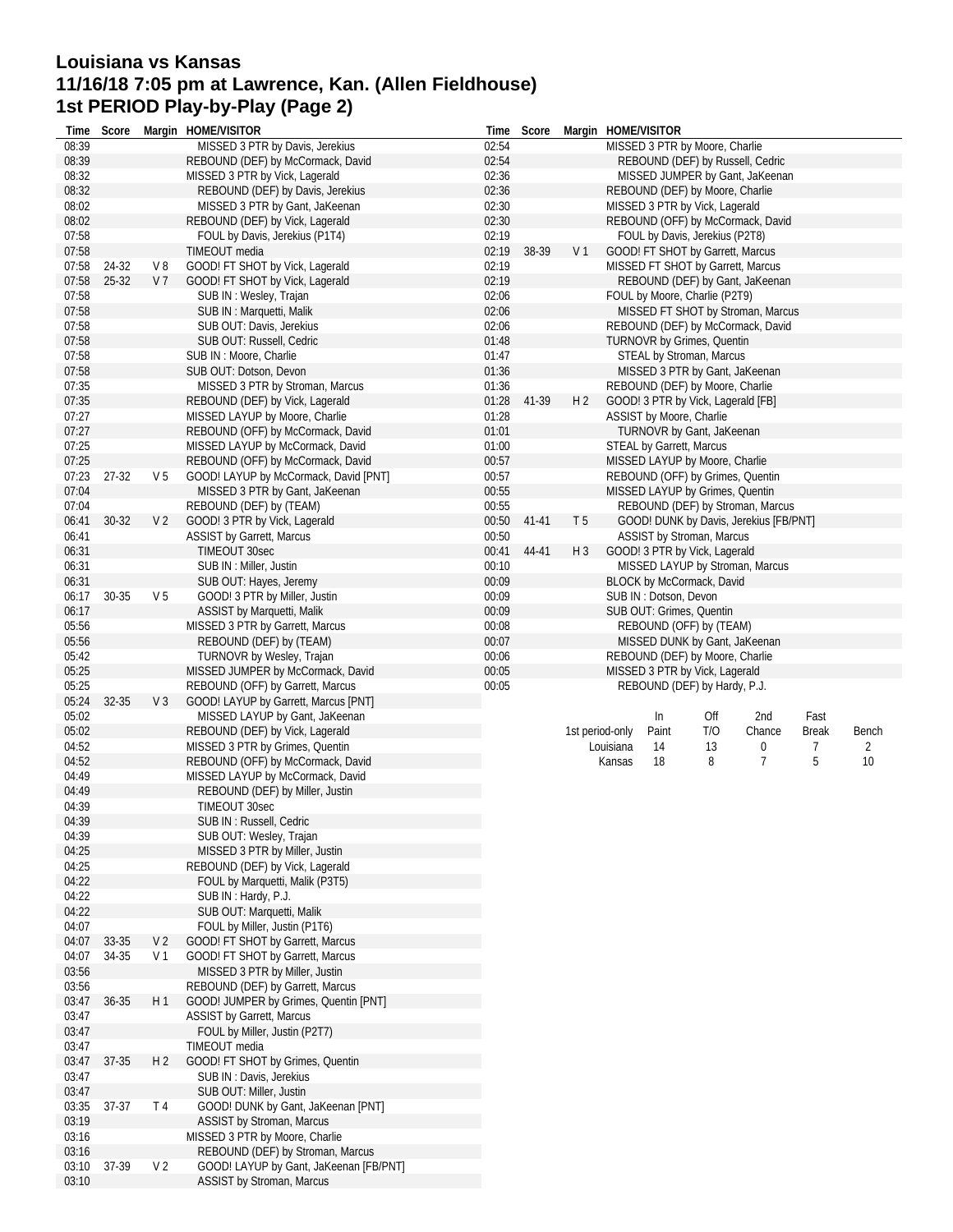# **Louisiana vs Kansas 11/16/18 7:05 pm at Lawrence, Kan. (Allen Fieldhouse) 2nd PERIOD Play-by-Play (Page 1)**

| Time           | Score |                | Margin HOME/VISITOR                                                   | Time           | Score |                | Margin HOME/VISITOR                                                 |
|----------------|-------|----------------|-----------------------------------------------------------------------|----------------|-------|----------------|---------------------------------------------------------------------|
| 19:45          |       |                | MISSED 3 PTR by Miller, Justin                                        | 12:52          |       |                | ASSIST by Garrett, Marcus                                           |
| 19:45          |       |                | REBOUND (DEF) by Dotson, Devon                                        | 12:33          | 63-57 | H <sub>6</sub> | GOOD! 3 PTR by Russell, Cedric                                      |
| 19:36          | 46-41 | H <sub>5</sub> | GOOD! LAYUP by Dotson, Devon [FB/PNT]                                 | 12:33          |       |                | ASSIST by Stroman, Marcus                                           |
| 19:15          |       |                | MISSED JUMPER by Marquetti, Malik                                     | 12:29          |       |                | TIMEOUT 30sec                                                       |
| 19:15          |       |                | REBOUND (DEF) by Grimes, Quentin                                      | 12:07          |       |                | MISSED 3 PTR by Vick, Lagerald                                      |
| 19:08          |       |                | FOUL by Russell, Cedric (P1T1)                                        | 12:07          |       |                | REBOUND (OFF) by Azubuike, Udoka                                    |
| 19:08          |       |                | MISSED FT SHOT by Lawson, Dedric                                      | 11:59          |       |                | TURNOVR by Moore, Charlie                                           |
| 19:08          |       |                | REBOUND (OFF) by (DEADBALL)                                           | 11:58          |       |                | STEAL by Stroman, Marcus                                            |
| 19:08          | 47-41 | H 6            | GOOD! FT SHOT by Lawson, Dedric                                       | 11:55          | 63-60 | $H_3$          | GOOD! 3 PTR by Marquetti, Malik [FB]                                |
| 18:51          |       |                | MISSED 3 PTR by Miller, Justin                                        | 11:55          |       |                | ASSIST by Stroman, Marcus                                           |
| 18:51          |       |                | REBOUND (DEF) by Azubuike, Udoka                                      | 11:27          |       |                | MISSED JUMPER by Vick, Lagerald                                     |
| 18:34          | 49-41 | H8             | GOOD! LAYUP by Azubuike, Udoka [PNT]                                  | 11:27          |       |                | REBOUND (OFF) by Vick, Lagerald                                     |
| 18:34          |       |                | ASSIST by Lawson, Dedric                                              | 11:24          | 65-60 | H 5            | GOOD! LAYUP by Vick, Lagerald [PNT]                                 |
| 18:08          |       |                | MISSED 3 PTR by Russell, Cedric                                       | 11:01          |       |                | MISSED 3 PTR by Stroman, Marcus                                     |
| 18:08          |       |                | REBOUND (DEF) by Azubuike, Udoka                                      | 11:01          |       |                | REBOUND (DEF) by (TEAM)                                             |
| 18:00          |       |                | MISSED 3 PTR by Lawson, Dedric                                        | 10:58          |       |                | TIMEOUT MEDIA                                                       |
| 18:00          |       |                | REBOUND (DEF) by Marquetti, Malik                                     | 10:58          |       |                | SUB IN : Miller, Justin                                             |
| 17:49          |       |                | FOUL by Dotson, Devon (P2T1)                                          | 10:58          |       |                | SUB OUT: Davis, Jerekius                                            |
| 17:45          |       |                | FOUL by Grimes, Quentin (P1T2)                                        | 10:58          |       |                | SUB IN: Dotson, Devon                                               |
| 17:45          |       |                | MISSED FT SHOT by Marquetti, Malik                                    | 10:58          |       |                | SUB OUT: Moore, Charlie                                             |
| 17:45          |       |                | REBOUND (OFF) by (DEADBALL)                                           | 10:35          |       |                | MISSED 3 PTR by Dotson, Devon                                       |
| 17:45          | 49-42 | H 7            | GOOD! FT SHOT by Marquetti, Malik                                     | 10:35          |       |                | REBOUND (DEF) by Miller, Justin                                     |
| 17:26          | 51-42 | H 9            | GOOD! DUNK by Azubuike, Udoka [PNT]                                   | 10:09          |       |                | MISSED JUMPER by Marquetti, Malik                                   |
| 17:26          |       |                | ASSIST by Lawson, Dedric                                              | 10:09          |       |                | REBOUND (DEF) by Vick, Lagerald                                     |
| 17:05          | 51-44 | H 7            | GOOD! LAYUP by Russell, Cedric [PNT]                                  | 09:48          |       |                | TURNOVR by Garrett, Marcus                                          |
| 16:57          |       |                | TURNOVR by Lawson, Dedric                                             | 09:48          |       |                | STEAL by Stroman, Marcus                                            |
| 16:42          |       |                | MISSED 3 PTR by Marquetti, Malik                                      | 09:44          | 65-62 | H <sub>3</sub> | GOOD! LAYUP by Russell, Cedric [FB/PNT]                             |
| 16:42          |       |                | REBOUND (OFF) by Gant, JaKeenan                                       | 09:44          |       |                | ASSIST by Stroman, Marcus                                           |
| 16:38          |       |                | MISSED JUMPER by Gant, JaKeenan                                       | 09:34          |       |                | FOUL by Lawson, Dedric (P3T3)                                       |
| 16:38          |       |                | BLOCK by Azubuike, Udoka                                              | 09:34          |       |                | TURNOVR by Lawson, Dedric                                           |
| 16:36          |       |                | REBOUND (DEF) by Azubuike, Udoka                                      | 09:34          |       |                | SUB IN: Grimes, Quentin                                             |
| 16:23          |       |                | MISSED JUMPER by Grimes, Quentin                                      | 09:34          |       |                | SUB OUT: Garrett, Marcus                                            |
| 16:23          |       |                | REBOUND (DEF) by (TEAM)                                               | 09:05          |       |                | MISSED JUMPER by Stroman, Marcus                                    |
| 15:55          |       |                | MISSED JUMPER by Miller, Justin                                       | 09:05          |       |                | BLOCK by Azubuike, Udoka                                            |
| 15:55          |       |                | BLOCK by Azubuike, Udoka                                              | 09:03          |       |                | REBOUND (OFF) by Stroman, Marcus                                    |
| 15:54          |       |                | REBOUND (DEF) by Dotson, Devon                                        | 09:02          |       |                | TURNOVR by (TEAM)                                                   |
| 15:50          |       |                | MISSED JUMPER by Dotson, Devon                                        | 09:02          |       |                | SUB IN: Hayes, Jeremy                                               |
| 15:50          |       |                | REBOUND (OFF) by Vick, Lagerald                                       | 09:02          |       |                | SUB IN: Wesley, Trajan                                              |
| 15:48          |       |                | MISSED LAYUP by Vick, Lagerald                                        | 09:02          |       |                | SUB OUT: Russell, Cedric                                            |
| 15:48          |       |                | REBOUND (DEF) by Miller, Justin                                       | 09:02          |       |                | SUB OUT: Stroman, Marcus                                            |
| 15:40          | 51-47 | H 4            | GOOD! 3 PTR by Gant, JaKeenan [FB]                                    | 08:51          |       |                | FOUL by Miller, Justin (P3T4)                                       |
| 15:40<br>15:19 | 53-47 | H <sub>6</sub> | ASSIST by Russell, Cedric                                             | 08:47<br>08:46 |       |                | TURNOVR by Vick, Lagerald                                           |
|                |       |                | GOOD! LAYUP by Vick, Lagerald [PNT]<br>FOUL by Stroman, Marcus (P1T2) |                |       | H 1            | STEAL by Marquetti, Malik                                           |
| 15:10<br>15:10 |       |                | TURNOVR by Stroman, Marcus                                            | 08:40<br>08:17 | 65-64 |                | GOOD! LAYUP by Hayes, Jeremy [PNT]<br>FOUL by Wesley, Trajan (P1T5) |
| 15:10          |       |                | TIMEOUT MEDIA                                                         | 08:10 67-64    |       | H 3            | GOOD! JUMPER by Lawson, Dedric [PNT]                                |
| 15:10          |       |                | SUB IN: Davis, Jerekius                                               | 08:10          |       |                | <b>ASSIST by Grimes, Quentin</b>                                    |
| 15:10          |       |                | SUB OUT: Miller, Justin                                               | 07:44          |       |                | MISSED 3 PTR by Miller, Justin                                      |
| 15:10          |       |                | SUB IN: Moore, Charlie                                                | 07:44          |       |                | REBOUND (DEF) by Lawson, Dedric                                     |
| 15:10          |       |                | SUB IN: Garrett, Marcus                                               | 07:34          |       |                | FOUL by Miller, Justin (P4T6)                                       |
| 15:10          |       |                | SUB OUT: Grimes, Quentin                                              | 07:34          |       |                | TIMEOUT media                                                       |
| 15:10          |       |                | SUB OUT: Dotson, Devon                                                | 07:34          | 68-64 | H 4            | GOOD! FT SHOT by Azubuike, Udoka                                    |
| 14:48          |       |                | MISSED 3 PTR by Vick, Lagerald                                        | 07:34          |       |                | MISSED FT SHOT by Azubuike, Udoka                                   |
| 14:48          |       |                | REBOUND (OFF) by Azubuike, Udoka                                      | 07:34          |       |                | REBOUND (DEF) by Gant, JaKeenan                                     |
| 14:41          | 56-47 | H9             | GOOD! 3 PTR by Vick, Lagerald                                         | 07:34          |       |                | SUB IN: Stroman, Marcus                                             |
| 14:41          |       |                | ASSIST by Azubuike, Udoka                                             | 07:34          |       |                | SUB IN: Russell, Cedric                                             |
| 14:15          | 56-49 | H 7            | GOOD! JUMPER by Gant, JaKeenan                                        | 07:34          |       |                | SUB IN : Davis, Jerekius                                            |
| 13:57          | 58-49 | H 9            | GOOD! DUNK by Vick, Lagerald [PNT]                                    | 07:34          |       |                | SUB OUT: Miller, Justin                                             |
| 13:57          |       |                | ASSIST by Moore, Charlie                                              | 07:34          |       |                | SUB OUT: Marquetti, Malik                                           |
| 13:52          | 58-51 | H 7            | GOOD! JUMPER by Marquetti, Malik [FB]                                 | 07:34          |       |                | SUB OUT: Wesley, Trajan                                             |
| 13:52          |       |                | ASSIST by Stroman, Marcus                                             | 07:06          |       |                | MISSED 3 PTR by Hayes, Jeremy                                       |
| 13:31          |       |                | MISSED 3 PTR by Garrett, Marcus                                       | 07:06          |       |                | REBOUND (DEF) by Dotson, Devon                                      |
| 13:31          |       |                | REBOUND (OFF) by Lawson, Dedric                                       | 06:58          |       |                | MISSED LAYUP by Grimes, Quentin                                     |
| 13:27          | 60-51 | H 9            | GOOD! LAYUP by Lawson, Dedric [PNT]                                   | 06:58          |       |                | REBOUND (DEF) by Davis, Jerekius                                    |
| 13:26          |       |                | FOUL by Russell, Cedric (P2T3)                                        | 06:37          |       |                | TURNOVR by Hayes, Jeremy                                            |
| 13:26          | 61-51 | H 10           | GOOD! FT SHOT by Lawson, Dedric                                       | 06:19          |       |                | FOUL by Stroman, Marcus (P2T7)                                      |
| 13:09          | 61-54 | H 7            | GOOD! 3 PTR by Davis, Jerekius                                        | 06:19          | 69-64 | H 5            | GOOD! FT SHOT by Lawson, Dedric                                     |
| 13:09          |       |                | <b>ASSIST by Stroman, Marcus</b>                                      | 06:19          | 70-64 | H <sub>6</sub> | GOOD! FT SHOT by Lawson, Dedric                                     |
| 12:52          | 63-54 | H 9            | GOOD! JUMPER by Lawson, Dedric                                        | 06:19          |       |                | SUB IN: Marquetti, Malik                                            |
|                |       |                |                                                                       | 06:19          |       |                | SUB OUT: Davis, Jerekius                                            |
|                |       |                |                                                                       | 06:06          |       |                | MISSED 3 PTR by Marquetti, Malik                                    |
|                |       |                |                                                                       |                |       |                |                                                                     |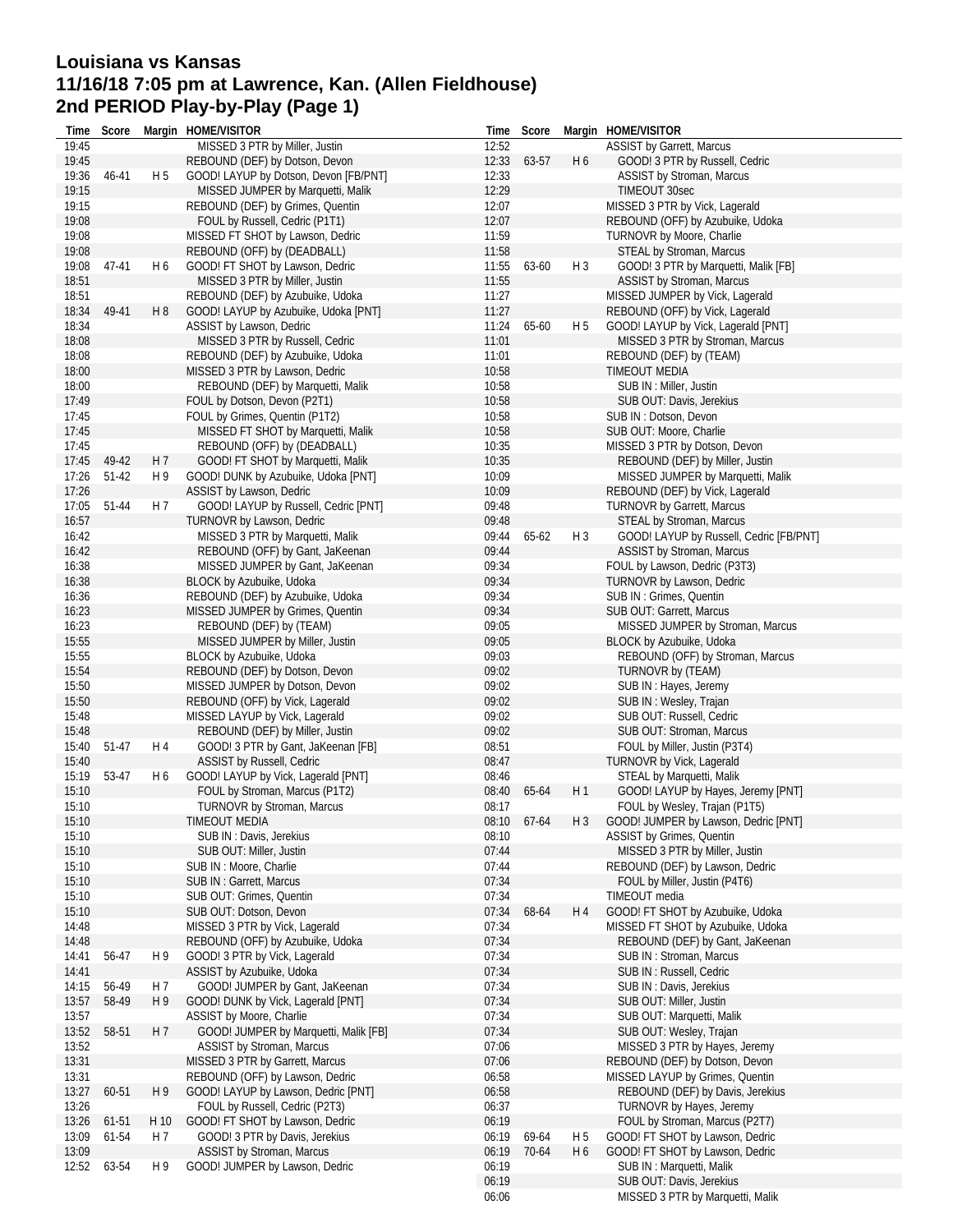# **Louisiana vs Kansas 11/16/18 7:05 pm at Lawrence, Kan. (Allen Fieldhouse) 2nd PERIOD Play-by-Play (Page 2)**

| Time           | Score   |                | Margin HOME/VISITOR                                                    | Time           | Score |      | Margin HOME/VISITOR |       |                                                              |                                       |              |           |
|----------------|---------|----------------|------------------------------------------------------------------------|----------------|-------|------|---------------------|-------|--------------------------------------------------------------|---------------------------------------|--------------|-----------|
| 06:06          |         |                | REBOUND (DEF) by (TEAM)                                                | 01:43          |       |      |                     |       | ASSIST by Grimes, Quentin                                    |                                       |              |           |
| 05:52          |         |                | TURNOVR by Dotson, Devon                                               | 01:31          |       |      |                     |       | MISSED 3 PTR by Davis, Jerekius                              |                                       |              |           |
| 05:52          |         |                | STEAL by Marquetti, Malik                                              | 01:31          |       |      |                     |       | REBOUND (DEF) by Vick, Lagerald                              |                                       |              |           |
| 05:49          |         |                | TURNOVR by Marquetti, Malik                                            | 01:02          |       |      |                     |       | MISSED LAYUP by Lawson, Dedric                               |                                       |              |           |
| 05:49          |         |                | SUB IN : Moore, Charlie                                                | 01:02          |       |      |                     |       | REBOUND (OFF) by Lawson, Dedric                              |                                       |              |           |
| 05:49          |         |                | SUB OUT: Dotson, Devon                                                 | 00:59          | 89-74 | H 15 |                     |       |                                                              | GOOD! LAYUP by Lawson, Dedric [PNT]   |              |           |
| 05:30          | 72-64   | H8             | GOOD! LAYUP by Azubuike, Udoka [PNT]                                   | 00:59          |       |      |                     |       | FOUL by Gant, JaKeenan (P4T12)                               |                                       |              |           |
| 05:30          |         |                | ASSIST by Vick, Lagerald                                               | 00:59          |       |      |                     |       | MISSED FT SHOT by Lawson, Dedric                             |                                       |              |           |
| 05:30          |         |                | FOUL by Russell, Cedric (P3T8)                                         | 00:59          |       | H 13 |                     |       |                                                              | REBOUND (DEF) by Gant, JaKeenan       |              |           |
| 05:30<br>05:30 |         |                | MISSED FT SHOT by Azubuike, Udoka                                      | 00:48<br>00:17 | 89-76 |      |                     |       |                                                              | GOOD! JUMPER by Stroman, Marcus [PNT] |              |           |
| 05:04          |         |                | REBOUND (DEF) by Marquetti, Malik<br><b>TURNOVR by Stroman, Marcus</b> | 00:16          |       |      |                     |       | TURNOVR by Lawson, Dedric<br><b>STEAL by Russell, Cedric</b> |                                       |              |           |
| 05:03          |         |                | STEAL by Grimes, Quentin                                               | 00:11          |       |      |                     |       | MISSED 3 PTR by Marquetti, Malik                             |                                       |              |           |
| 04:59          |         |                | TURNOVR by Lawson, Dedric                                              | 00:11          |       |      |                     |       | REBOUND (DEF) by Moore, Charlie                              |                                       |              |           |
| 04:58          |         |                | STEAL by Russell, Cedric                                               |                |       |      |                     |       |                                                              |                                       |              |           |
| 04:53          | 72-67   | H <sub>5</sub> | GOOD! 3 PTR by Marquetti, Malik [FB]                                   |                |       |      |                     | In    | Off                                                          | 2nd                                   | Fast         |           |
| 04:53          |         |                | <b>ASSIST by Russell, Cedric</b>                                       |                |       |      | 2nd period-only     | Paint | T/O                                                          | Chance                                | <b>Break</b> | Bench     |
| 04:24          |         |                | MISSED LAYUP by Lawson, Dedric                                         |                |       |      | Louisiana           | 10    | 10                                                           | 4                                     | 16           | 5         |
| 04:24          |         |                | REBOUND (OFF) by Azubuike, Udoka                                       |                |       |      | Kansas              | 26    | 9                                                            | 13                                    | 2            | $\pmb{0}$ |
| 04:22          |         |                | FOUL by Gant, JaKeenan (P2T9)                                          |                |       |      |                     |       |                                                              |                                       |              |           |
| 04:22          | 73-67   | H 6            | GOOD! FT SHOT by Lawson, Dedric                                        |                |       |      |                     |       |                                                              |                                       |              |           |
| 04:22          |         |                | MISSED FT SHOT by Lawson, Dedric                                       |                |       |      |                     |       |                                                              |                                       |              |           |
| 04:22          |         |                | REBOUND (OFF) by Azubuike, Udoka                                       |                |       |      |                     |       |                                                              |                                       |              |           |
| 04:20          |         |                | FOUL by Gant, JaKeenan (P3T10)                                         |                |       |      |                     |       |                                                              |                                       |              |           |
| 04:20          | 74-67   | H 7            | GOOD! FT SHOT by Lawson, Dedric                                        |                |       |      |                     |       |                                                              |                                       |              |           |
| 04:20          | 75-67   | H <sub>8</sub> | GOOD! FT SHOT by Lawson, Dedric                                        |                |       |      |                     |       |                                                              |                                       |              |           |
| 04:20          |         |                | SUB IN: Miller, Justin                                                 |                |       |      |                     |       |                                                              |                                       |              |           |
| 04:20          |         |                | SUB OUT: Gant, JaKeenan                                                |                |       |      |                     |       |                                                              |                                       |              |           |
| 04:01          |         |                | TURNOVR by Miller, Justin                                              |                |       |      |                     |       |                                                              |                                       |              |           |
| 04:01          |         |                | SUB IN: Hardy, P.J.                                                    |                |       |      |                     |       |                                                              |                                       |              |           |
| 04:01          |         |                | SUB OUT: Miller, Justin                                                |                |       |      |                     |       |                                                              |                                       |              |           |
| 03:47          | $77-67$ | H 10           | GOOD! DUNK by Azubuike, Udoka [PNT]                                    |                |       |      |                     |       |                                                              |                                       |              |           |
| 03:47          |         |                | ASSIST by Grimes, Quentin                                              |                |       |      |                     |       |                                                              |                                       |              |           |
| 03:37          |         |                | MISSED JUMPER by Hayes, Jeremy                                         |                |       |      |                     |       |                                                              |                                       |              |           |
| 03:37          |         |                | REBOUND (DEF) by (TEAM)                                                |                |       |      |                     |       |                                                              |                                       |              |           |
| 03:35          |         |                | <b>TIMEOUT MEDIA</b>                                                   |                |       |      |                     |       |                                                              |                                       |              |           |
| 03:35          |         |                | SUB IN : Miller, Justin                                                |                |       |      |                     |       |                                                              |                                       |              |           |
| 03:35          |         |                | SUB IN: Gant, JaKeenan                                                 |                |       |      |                     |       |                                                              |                                       |              |           |
| 03:35          |         |                | SUB OUT: Hardy, P.J.                                                   |                |       |      |                     |       |                                                              |                                       |              |           |
| 03:35          |         |                | SUB OUT: Hayes, Jeremy                                                 |                |       |      |                     |       |                                                              |                                       |              |           |
| 03:35          |         |                | SUB IN: Garrett, Marcus                                                |                |       |      |                     |       |                                                              |                                       |              |           |
| 03:35          |         |                | SUB OUT: Lawson, Dedric                                                |                |       |      |                     |       |                                                              |                                       |              |           |
| 03:17          | 79-67   | H 12           | GOOD! DUNK by Azubuike, Udoka [PNT]                                    |                |       |      |                     |       |                                                              |                                       |              |           |
| 03:17          |         |                | <b>ASSIST by Garrett, Marcus</b>                                       |                |       |      |                     |       |                                                              |                                       |              |           |
| 03:17          |         |                | FOUL by Miller, Justin (P5T11)                                         |                |       |      |                     |       |                                                              |                                       |              |           |
| 03:17          |         |                | MISSED FT SHOT by Azubuike, Udoka                                      |                |       |      |                     |       |                                                              |                                       |              |           |
| 03:17          |         |                | REBOUND (DEF) by Gant, JaKeenan                                        |                |       |      |                     |       |                                                              |                                       |              |           |
| 03:17          |         |                | SUB IN : Davis, Jerekius                                               |                |       |      |                     |       |                                                              |                                       |              |           |
| 03:17<br>03:08 |         |                | SUB OUT: Miller, Justin<br>MISSED 3 PTR by Russell, Cedric             |                |       |      |                     |       |                                                              |                                       |              |           |
| 03:08          |         |                | REBOUND (OFF) by Gant, JaKeenan                                        |                |       |      |                     |       |                                                              |                                       |              |           |
| 03:04          | 79-69   | H 10           | GOOD! TIP-IN by Gant, JaKeenan [PNT]                                   |                |       |      |                     |       |                                                              |                                       |              |           |
| 02:56          | 81-69   | H 12           | GOOD! DUNK by Azubuike, Udoka [PNT]                                    |                |       |      |                     |       |                                                              |                                       |              |           |
| 02:56          |         |                | ASSIST by Vick, Lagerald                                               |                |       |      |                     |       |                                                              |                                       |              |           |
| 02:46          |         |                | MISSED 3 PTR by Gant, JaKeenan                                         |                |       |      |                     |       |                                                              |                                       |              |           |
| 02:46          |         |                | REBOUND (OFF) by Marquetti, Malik                                      |                |       |      |                     |       |                                                              |                                       |              |           |
| 02:37          |         |                | MISSED 3 PTR by Russell, Cedric                                        |                |       |      |                     |       |                                                              |                                       |              |           |
| 02:37          |         |                | REBOUND (OFF) by Marquetti, Malik                                      |                |       |      |                     |       |                                                              |                                       |              |           |
| 02:35          |         |                | FOUL by Azubuike, Udoka (P3T4)                                         |                |       |      |                     |       |                                                              |                                       |              |           |
| 02:31          |         |                | FOUL by Grimes, Quentin (P2T5)                                         |                |       |      |                     |       |                                                              |                                       |              |           |
| 02:31          | 81-70   | H 11           | GOOD! FT SHOT by Marquetti, Malik                                      |                |       |      |                     |       |                                                              |                                       |              |           |
| 02:31          | 81-71   | H 10           | GOOD! FT SHOT by Marquetti, Malik                                      |                |       |      |                     |       |                                                              |                                       |              |           |
| 02:17          | 84-71   | H 13           | GOOD! 3 PTR by Vick, Lagerald                                          |                |       |      |                     |       |                                                              |                                       |              |           |
| 02:17          |         |                | ASSIST by Moore, Charlie                                               |                |       |      |                     |       |                                                              |                                       |              |           |
| 02:08          | 84-74   | H 10           | GOOD! 3 PTR by Marquetti, Malik [FB]                                   |                |       |      |                     |       |                                                              |                                       |              |           |
| 02:08          |         |                | <b>ASSIST by Russell, Cedric</b>                                       |                |       |      |                     |       |                                                              |                                       |              |           |
| 02:04          |         |                | TIMEOUT TEAM                                                           |                |       |      |                     |       |                                                              |                                       |              |           |
| 02:04          |         |                | SUB IN : Lawson, Dedric                                                |                |       |      |                     |       |                                                              |                                       |              |           |
| 02:04          |         |                | SUB OUT: Azubuike, Udoka                                               |                |       |      |                     |       |                                                              |                                       |              |           |
| 01:43          | 87-74   | H 13           | GOOD! 3 PTR by Vick, Lagerald                                          |                |       |      |                     |       |                                                              |                                       |              |           |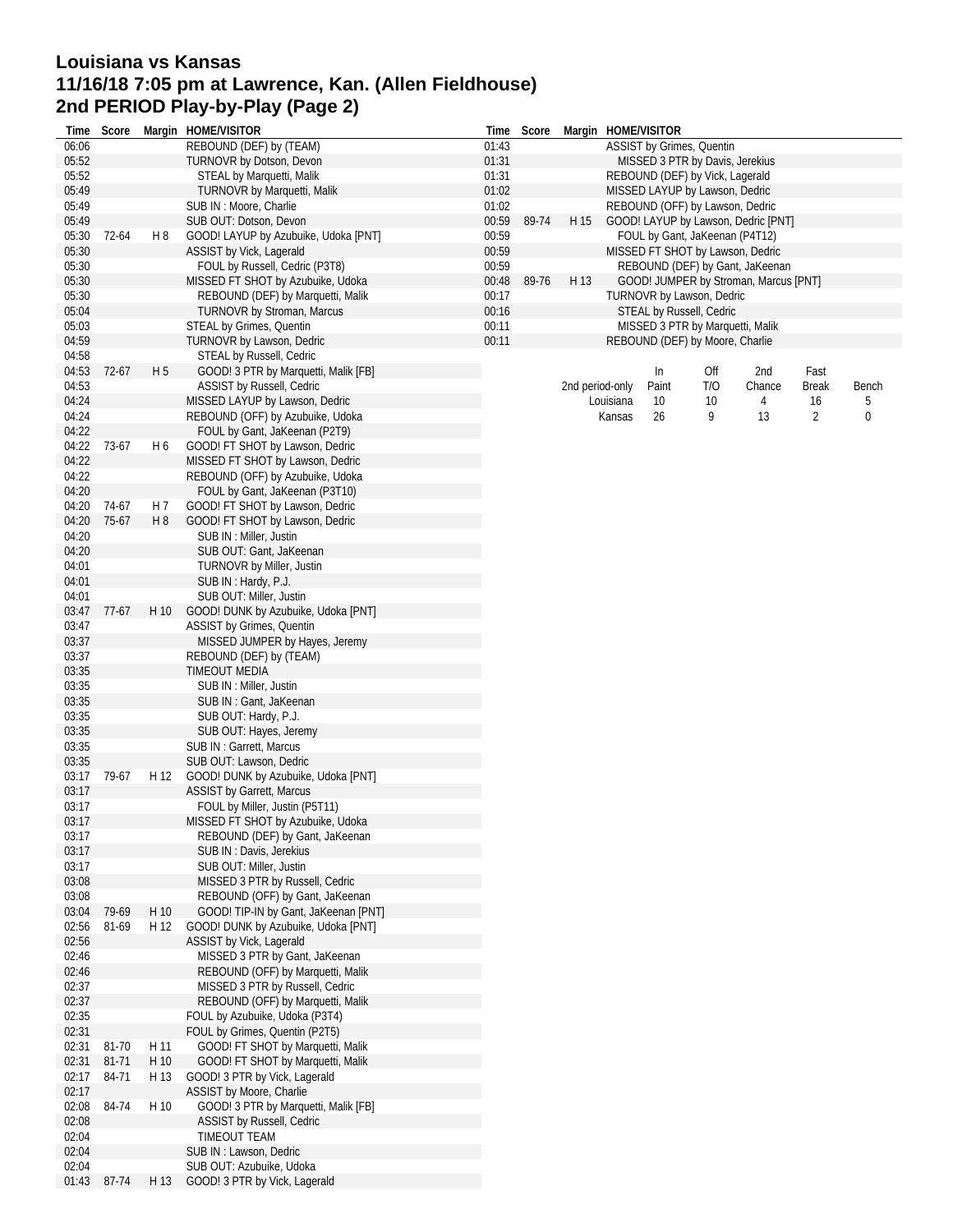## **Official Basketball Box Score -- 1st Half-Only Louisiana vs Kansas 11/16/18 7:05 pm at Lawrence, Kan. (Allen Fieldhouse)**

### **Louisiana**

|        |                                      | Total   | 3-Ptr    |         | Rebounds       |                |          |                  |                |                |                  |                |                |                |
|--------|--------------------------------------|---------|----------|---------|----------------|----------------|----------|------------------|----------------|----------------|------------------|----------------|----------------|----------------|
| ##     | Player                               | FG-FGA  | FG-FGA   | FT-FTA  | Off            | Def            | Tot      | PF               | TP             | A              | TO               | Blk            | Stl            | Min            |
| 23     | Gant, JaKeenan                       | $5-12$  | $1-5$    | $0-0$   | $\Omega$       |                |          |                  | 11             | 0              | $\mathfrak{D}$   | $\Omega$       |                | 19             |
| 55     | Miller, Justin                       | $7-12$  | $4-9$    | $4 - 4$ | $\overline{0}$ | 5              | 5        | $\overline{2}$   | 22             | $\Omega$       |                  | $\overline{0}$ | 0              | 13             |
| $00\,$ | Russell, Cedric<br>g                 | $1 - 1$ | $1 - 1$  | $0-0$   | $\theta$       |                |          | $\overline{0}$   | 3 <sup>1</sup> | $\mathcal{P}$  | 2                | $\Omega$       | $\mathbf 0$    | 17             |
| 01     | Marquetti, Malik<br>$\mathfrak{g}$   | $0-0$   | $0-0$    | $0-0$   |                | $\theta$       |          | 3                | 0              | $\mathfrak{D}$ | $\boldsymbol{0}$ | $\overline{0}$ | $\overline{0}$ | 10             |
| 35     | Stroman, Marcus<br>g                 | $0 - 4$ | $0 - 1$  | $3-4$   | $\overline{0}$ | 3              | 3        | $\overline{0}$   | 3 <sup>1</sup> | 4              | $\overline{2}$   | $\Omega$       | $\overline{2}$ | 20             |
| 03     | Hayes, Jeremy                        | $0-0$   | $0-0$    | $0-0$   | $\theta$       |                |          | $\boldsymbol{0}$ | 0              | $\Omega$       |                  | $\overline{0}$ | 0              | 6              |
| 11     | Davis, Jerekius                      | $1-2$   | $0 - 1$  | $0-0$   | $\theta$       |                |          | $\overline{2}$   | 2              | $\Omega$       | $\mathbf{0}$     | $\Omega$       |                | 8              |
| 15     | Hardy, P.J.                          | $0-0$   | $0-0$    | $0-0$   | $\overline{0}$ |                |          | $\overline{0}$   | $\overline{0}$ | $\Omega$       | $\mathbf 0$      | 0              | $\overline{0}$ | 4              |
| 22     | Wesley, Trajan                       | $0-0$   | $0-0$    | $0-0$   | $\theta$       | $\mathbf{0}$   | $\Omega$ | $\mathbf{0}$     | 0              | 0              |                  | 0              | 0              | $\mathfrak{Z}$ |
|        | Team                                 |         |          |         | $\overline{2}$ | $\overline{2}$ | 4        |                  |                |                |                  |                |                |                |
|        | <b>Totals</b>                        | 14-31   | $6 - 17$ | $7-8$   | 3              | 15             | 18       | 8                | 41             | 8              | 9                | $\mathbf{0}$   | 4 <sup>1</sup> | 100            |
|        | FG % 1st Half:<br>14-31<br>45.2%     |         |          |         |                |                |          |                  |                |                |                  |                |                |                |
|        | 3FG % 1st Half:<br>35.3%<br>$6 - 17$ |         |          |         |                |                |          |                  |                |                |                  |                |                |                |

FT % 1st Half: 7-8 87.5%

#### **Kansas**

|        |                                     | Total                     | 3-Ptr   | Rebounds |                  |                |                |                |                 |                  |                  |                  |                  |                |
|--------|-------------------------------------|---------------------------|---------|----------|------------------|----------------|----------------|----------------|-----------------|------------------|------------------|------------------|------------------|----------------|
| ##     | Player                              | FG-FGA                    | FG-FGA  | FT-FTA   | Off              | Def            | Tot            | PF             | TP              | A                | TO               | Blk              | Stl              | Min            |
| 01     | Lawson, Dedric                      | $2 - 4$                   | $0-0$   | $0-0$    | $\overline{2}$   |                | 3              | $\overline{2}$ | 4               |                  |                  | $\mathbf{0}$     |                  | 9              |
| 35     | Azubuike, Udoka                     | $2 - 4$<br>$\mathsf{C}$   | $0-0$   | $0-0$    | $\mathbf 0$      |                | $\mathbf{1}$   | $\overline{2}$ | $\vert 4 \vert$ | $\overline{0}$   | $\overline{2}$   |                  | $\overline{0}$   | 5              |
| 05     | Grimes, Quentin                     | $2 - 5$<br>g              | $1-2$   | $1 - 1$  | 1                | $\overline{0}$ | 1 <sub>1</sub> | 0              | 6               | $\boldsymbol{0}$ |                  | $\boldsymbol{0}$ | $\overline{0}$   | 17             |
| 11     | Dotson, Devon                       | $1 - 3$<br>$\mathfrak{g}$ | $0 - 1$ | $0-0$    | $\mathbf 0$      | $\mathbf 0$    | 0              |                | $\overline{2}$  | $\mathfrak{Z}$   | $\mathbf 0$      | $\overline{0}$   | $\overline{0}$   | 10             |
| 24     | Vick, Lagerald                      | $5-8$<br>g                | $4 - 7$ | $4-5$    | $\boldsymbol{0}$ | 5              | 5              | $\mathbf 0$    | 18              | $\overline{0}$   | $\overline{2}$   | $\boldsymbol{0}$ | $\overline{2}$   | 20             |
| $00\,$ | Garrett, Marcus                     | $1-2$                     | $0 - 1$ | $4-6$    | 1                |                | $\overline{2}$ | 0              | 6 <sup>1</sup>  | $\mathbf{3}$     |                  | $\overline{0}$   | 1                | 14             |
| 02     | Moore, Charlie                      | $0-5$                     | $0 - 3$ | $0-0$    | $\boldsymbol{0}$ | 3              | 3              | $\overline{2}$ | 0               |                  | $\boldsymbol{0}$ | $\overline{0}$   | $\overline{0}$   | 11             |
| 13     | Lawson, K.J.                        | $1 - 1$                   | $0-0$   | $0-0$    | $\overline{0}$   | $\overline{0}$ | $\overline{0}$ | $\overline{0}$ | $\overline{2}$  | $\overline{0}$   | $\mathbf 0$      | $\boldsymbol{0}$ |                  | $\overline{2}$ |
| 33     | McCormack, David                    | $1 - 4$                   | $0-0$   | $0-0$    | 4                | $\overline{2}$ | 6 <sup>1</sup> | $\mathbf 0$    | $\overline{2}$  | $\overline{0}$   | $\mathbf 0$      |                  | $\boldsymbol{0}$ | 10             |
| 44     | Lightfoot, Mitch                    | $0-0$                     | $0-0$   | $0-0$    | $\boldsymbol{0}$ | $\mathbf 0$    | $\mathbf 0$    | 1              | $\overline{0}$  | $\overline{0}$   | 1                | $\boldsymbol{0}$ | $\overline{0}$   | $\overline{2}$ |
|        | Team                                |                           |         |          | $\boldsymbol{0}$ | $\overline{2}$ |                |                |                 |                  |                  |                  |                  |                |
|        | <b>Totals</b>                       | $15 - 36$                 | $5-14$  | $9-12$   | 8                | 15             | 23             | 9              | 44              | 8                | 8                | 2                | 5 <sup>1</sup>   | 100            |
|        | 41.7%<br>FG % 1st Half:<br>$15-36$  |                           |         |          |                  |                |                |                |                 |                  |                  |                  |                  |                |
|        | 3FG % 1st Half:<br>35.7%<br>$5-14$  |                           |         |          |                  |                |                |                |                 |                  |                  |                  |                  |                |
|        | 75.0%<br>FT % 1st Half:<br>$9 - 12$ |                           |         |          |                  |                |                |                |                 |                  |                  |                  |                  |                |

Officials: Gary Maxwell, Marques Pettigrew, Rodrick Dixon Technical fouls: Louisiana-None. Kansas-TEAM. Attendance: 16300

| Score by periods | 1st     | Total |          |       | Off    | 2nd    | Fast         |       |
|------------------|---------|-------|----------|-------|--------|--------|--------------|-------|
| Louisiana        | 11<br>4 |       | Points   | Paint | T/O    | Chance | <b>Break</b> | Bench |
| Kansas           | 44      | 44    | LA<br>KU | 18    | $\sim$ |        |              | 10    |
|                  |         |       |          |       |        |        |              |       |

Last FG - LA 2nd-00:48, KU 2nd-00:59. Largest lead - LA by 12 1st-09:18, KU by 15 2nd-00:59. LA led for 09:43. KU led for 27:53. Game was tied for 02:24. Score tied - 5 times. Lead changed - 4 times.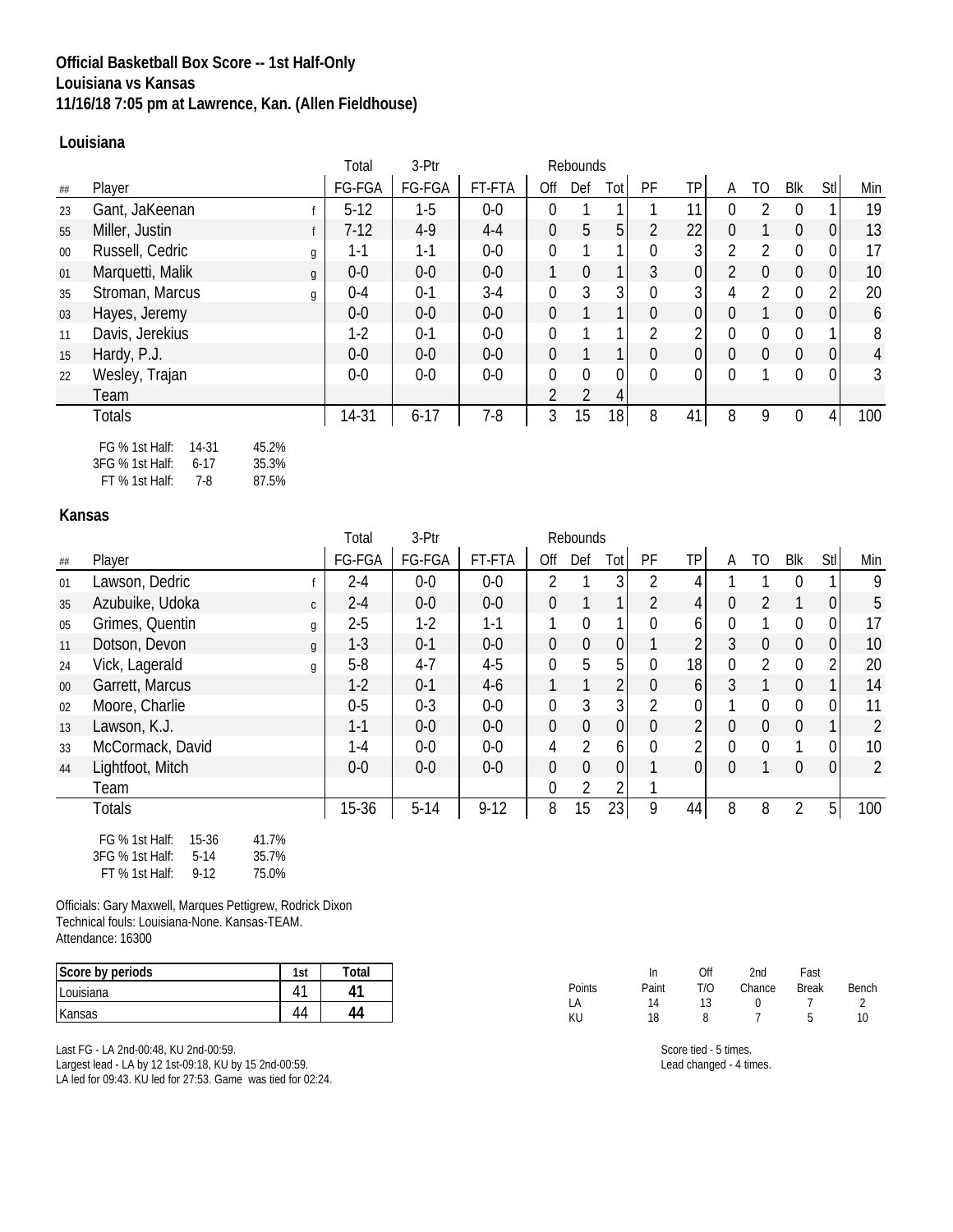## **Official Basketball Box Score -- 2nd Half-Only Louisiana vs Kansas 11/16/18 7:05 pm at Lawrence, Kan. (Allen Fieldhouse)**

### **Louisiana**

|        |                                                                                                            | Total                               | 3-Ptr                      | Rebounds                |                |                |                |              |             |          |                |                |                |      |
|--------|------------------------------------------------------------------------------------------------------------|-------------------------------------|----------------------------|-------------------------|----------------|----------------|----------------|--------------|-------------|----------|----------------|----------------|----------------|------|
| ##     | Player                                                                                                     | FG-FGA                              | FG-FGA                     | FT-FTA                  | Off            | Def            | Tot            | PF           | TP          | A        | TO.            | Blk            | Stl            | Min  |
| 23     | Gant, JaKeenan                                                                                             | $3-5$                               | $1-2$                      | $0-0$                   | $\overline{2}$ | 3              | 5              | 3            |             | 0        | $\overline{0}$ | 0              | $\mathbf{0}$   | 19   |
| 55     | Miller, Justin                                                                                             | $0 - 4$                             | $0 - 3$                    | $0-0$                   | $\overline{0}$ | $\overline{2}$ | 2              | 3            | $\mathbf 0$ | 0        |                | $\overline{0}$ | $\overline{0}$ | 9    |
| $00\,$ | Russell, Cedric<br>g                                                                                       | $3-6$                               | $1 - 4$                    | $0-0$                   | $\mathbf 0$    | $\mathbf 0$    | 0              | 3            |             | 3        | $\overline{0}$ | 0              | $\overline{2}$ | 19   |
| 01     | Marquetti, Malik<br>$\mathfrak{g}$                                                                         | $4-9$                               | $3-6$                      | $3-4$                   | $\overline{2}$ | 2              | 4              | 0            | 14          | 0        |                | $\theta$       | $\overline{2}$ | 19   |
| 35     | Stroman, Marcus<br>g                                                                                       | $1 - 3$                             | $0 - 1$                    | $0-0$                   |                | $\overline{0}$ |                | 2            | 2           | 5        | $\overline{2}$ | $\Omega$       | 2              | 19   |
| 03     | Hayes, Jeremy                                                                                              | $1 - 3$                             | $0 - 1$                    | $0-0$                   | $\mathbf 0$    | $\overline{0}$ | $\Omega$       | 0            | 2           | 0        |                | $\Omega$       | $\overline{0}$ | 5    |
| 11     | Davis, Jerekius                                                                                            | $1-2$                               | $1-2$                      | $0-0$                   | $\mathbf{0}$   |                |                | $\mathbf{0}$ | 3           | $\Omega$ | $\overline{0}$ | 0              | $\mathbf 0$    | 9    |
| 15     | Hardy, P.J.                                                                                                | $0-0$                               | $0-0$                      | $0-0$                   | $\mathbf 0$    | $\mathbf{0}$   | $\overline{0}$ | $\mathbf 0$  | 0           | 0        | $\mathbf 0$    | $\overline{0}$ | $\overline{0}$ | $0+$ |
| 22     | Wesley, Trajan                                                                                             | $0-0$                               | $0-0$                      | $0-0$                   | $\mathbf 0$    | $\overline{0}$ | $\Omega$       |              | 0           | $\Omega$ | $\mathbf{0}$   | $\Omega$       | $\mathbf 0$    |      |
|        | Team                                                                                                       |                                     |                            |                         | $\overline{0}$ |                |                |              |             |          |                |                |                |      |
|        | <b>Totals</b>                                                                                              | 13-32                               | $6 - 19$                   | $3-4$                   | 5              | 9              | 14             | 12           | 35          | 8        | 6              | $\overline{0}$ | 6 <sup>1</sup> | 100  |
|        | 45.2%<br>FG % 1st Half:<br>14-31<br>3FG % 1st Half:<br>35.3%<br>$6 - 17$<br>FT % 1st Half:<br>87.5%<br>7-8 | 2nd half:<br>2nd half:<br>2nd half: | $13-32$<br>$6-19$<br>$3-4$ | 40.6%<br>31.6%<br>75.0% |                |                |                |              |             |          |                |                |                |      |

### **Kansas**

|        |                                                                                                                 | Total                               | 3-Ptr                        |                         |                  | Rebounds       |                |                |                |                |                |                |                  |                  |
|--------|-----------------------------------------------------------------------------------------------------------------|-------------------------------------|------------------------------|-------------------------|------------------|----------------|----------------|----------------|----------------|----------------|----------------|----------------|------------------|------------------|
| ##     | Player                                                                                                          | FG-FGA                              | FG-FGA                       | FT-FTA                  | Off              | Def            | Totl           | PF             | TP             | A              | TO             | Blk            | Stl              | Min              |
| 01     | Lawson, Dedric                                                                                                  | $4 - 7$                             | $0 - 1$                      | $7-10$                  | $\overline{2}$   |                | 3              |                | 15             | 2              | 4              | 0              | 0                | 18               |
| 35     | Azubuike, Udoka                                                                                                 | $6-6$<br>$\mathsf{C}$               | $0-0$                        | $1 - 4$                 | $\overline{4}$   | $\mathfrak{Z}$ |                |                | 13             |                | $\mathbf{0}$   | $\mathfrak{Z}$ | 0                | 18               |
| 05     | Grimes, Quentin                                                                                                 | $0 - 2$<br>g                        | $0-0$                        | $0-0$                   | $\overline{0}$   |                |                | $\overline{2}$ | 0              | 3              | $\mathbf{0}$   | 0              |                  | 14               |
| 11     | Dotson, Devon                                                                                                   | $1-3$<br>g                          | $0 - 1$                      | $0-0$                   | $\mathbf 0$      | 3              | 3              |                | $\overline{2}$ | 0              |                | $\overline{0}$ | $\overline{0}$   | 10               |
| 24     | Vick, Lagerald                                                                                                  | $6 - 10$<br>g                       | $3-5$                        | $0-0$                   | $\overline{2}$   | $\overline{2}$ | 4              | $\mathbf{0}$   | 15             | $\mathfrak{D}$ |                | 0              | $\mathbf 0$      | 20               |
| $00\,$ | Garrett, Marcus                                                                                                 | $0 - 1$                             | $0 - 1$                      | $0-0$                   | $\overline{0}$   | $\theta$       | 0              | $\theta$       | 0              | $\mathcal{P}$  |                | $\overline{0}$ | $\overline{0}$   | 10               |
| 02     | Moore, Charlie                                                                                                  | $0-0$                               | $0-0$                        | $0-0$                   | $\mathbf{0}$     |                |                | $\mathbf{0}$   | 0              | 2              |                | 0              | $\mathbf 0$      | 10               |
| 13     | Lawson, K.J.                                                                                                    | $0-0$                               | $0-0$                        | $0-0$                   | $\mathbf 0$      | $\mathbf 0$    | 0              | $\theta$       | 0              | 0              | $\mathbf 0$    | $\overline{0}$ | $\overline{0}$   | $\pmb{0}$        |
| 33     | McCormack, David                                                                                                | $0-0$                               | $0-0$                        | $0-0$                   | $\overline{0}$   | $\overline{0}$ | $\overline{0}$ | $\mathbf{0}$   | 0              | $\Omega$       | $\mathbf 0$    | $\mathbf{0}$   | $\boldsymbol{0}$ | $\boldsymbol{0}$ |
| 44     | Lightfoot, Mitch                                                                                                | $0-0$                               | $0-0$                        | $0-0$                   | $\mathbf 0$      | $\mathbf 0$    | $\overline{0}$ | $\theta$       | 0              | $\Omega$       | $\overline{0}$ | $\overline{0}$ | $\overline{0}$   | $\mathbf 0$      |
|        | Team                                                                                                            |                                     |                              |                         | $\boldsymbol{0}$ | 3              | 3              |                |                |                |                |                |                  |                  |
|        | <b>Totals</b>                                                                                                   | 17-29                               | $3-8$                        | $8 - 14$                | 8                | 14             | 22             | 5              | 45             | 12             | 8              | 3              | 1 <sub>1</sub>   | 100              |
|        | 41.7%<br>FG % 1st Half:<br>15-36<br>35.7%<br>3FG % 1st Half:<br>$5 - 14$<br>FT % 1st Half:<br>$9 - 12$<br>75.0% | 2nd half:<br>2nd half:<br>2nd half: | $17-29$<br>$3-8$<br>$8 - 14$ | 58.6%<br>37.5%<br>57.1% |                  |                |                |                |                |                |                |                |                  |                  |

Officials: Gary Maxwell, Marques Pettigrew, Rodrick Dixon Technical fouls: Louisiana-None. Kansas-TEAM. Attendance: 16300

| Score by periods | 1st | 2 <sub>nd</sub> | Total |
|------------------|-----|-----------------|-------|
| Louisiana        |     | $\Omega$<br>نټ  |       |
| Kansas           |     | 45              | 89    |

Last FG - LA 2nd-00:48, KU 2nd-00:59. Largest lead - LA by 12 1st-09:18, KU by 15 2nd-00:59. LA led for 09:43. KU led for 27:53. Game was tied for 02:24.

|        | In    | Off | 2nd    | Fast         |       |
|--------|-------|-----|--------|--------------|-------|
| Points | Paint | T/O | Chance | <b>Break</b> | Bench |
| LA     | 10    | 10  |        | 16           | 5     |
| ΚU     | 26    | a   | 13.    |              | n     |

Score tied - 0 times. Lead changed - 0 times.